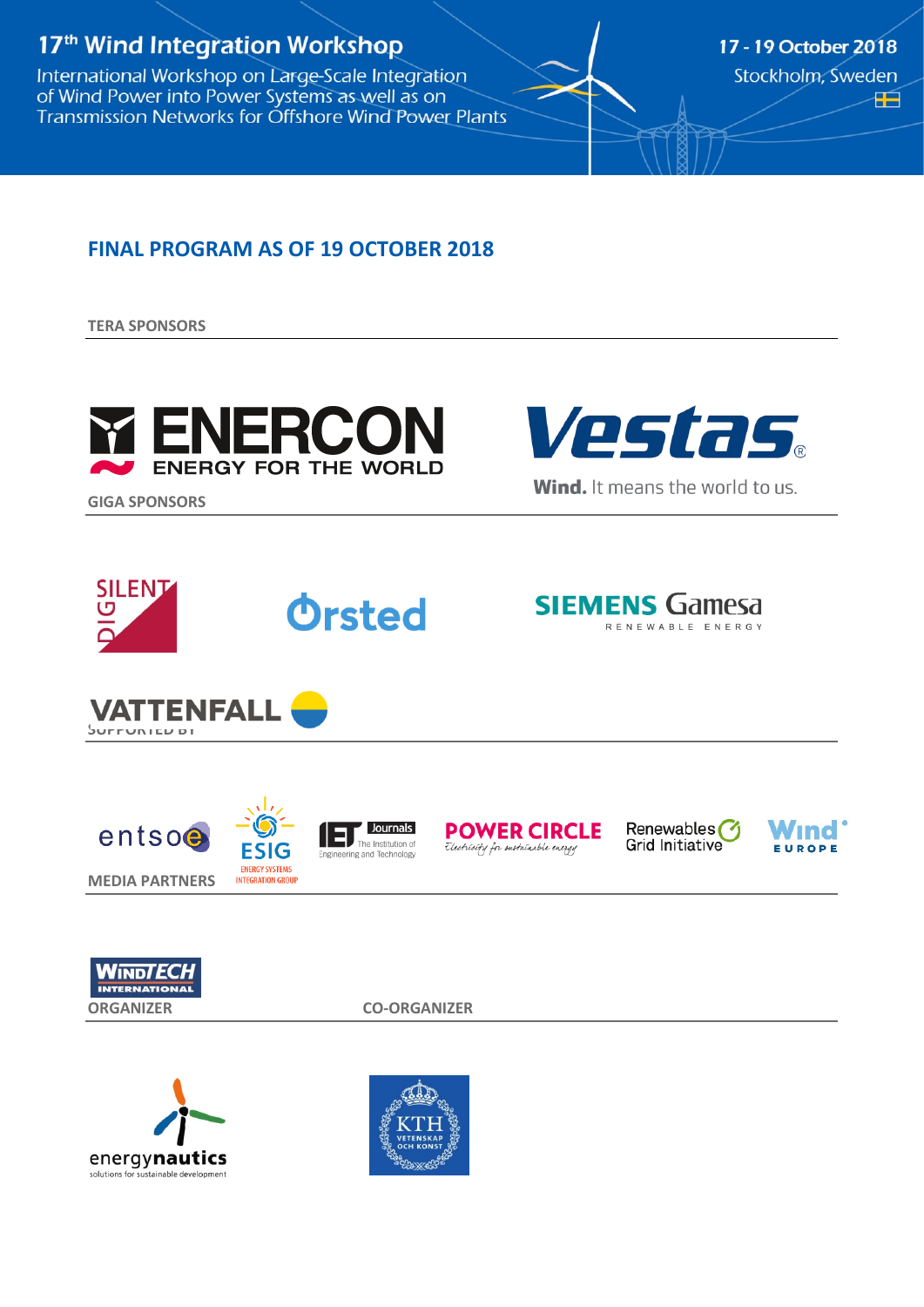| <b>WEDNESDAY</b><br><b>17 OCTOBER 2018</b> |                                                           |                                           |                                            | <b>THURSDAY</b><br><b>18 OCTOBER 2018</b> |                                                                               |                                                              | <b>FRIDAY</b><br><b>19 OCTOBER 2018</b>                                    |                      |                                                                  |                                                                               |  |  |
|--------------------------------------------|-----------------------------------------------------------|-------------------------------------------|--------------------------------------------|-------------------------------------------|-------------------------------------------------------------------------------|--------------------------------------------------------------|----------------------------------------------------------------------------|----------------------|------------------------------------------------------------------|-------------------------------------------------------------------------------|--|--|
| <b>Wind Workshop Day 1</b>                 |                                                           |                                           |                                            | <b>Wind Workshop Day 2</b>                |                                                                               |                                                              |                                                                            |                      | <b>Wind Workshop Day 3</b>                                       |                                                                               |  |  |
|                                            |                                                           |                                           |                                            |                                           | M1                                                                            | M <sub>2</sub>                                               | M <sub>3</sub>                                                             |                      | Q1                                                               | <b>HYLLAN</b>                                                                 |  |  |
|                                            |                                                           |                                           |                                            |                                           | <b>SESSION 3A:</b><br><b>ANCILLARY SERVICES I</b><br><b>FREQUENCY CONTROL</b> | <b>SESSION 3B:</b><br><b>OFFSHORE WIND</b><br><b>ASPECTS</b> | <b>SESSION 3C:</b><br><b>NEDO</b><br><b>FORECASTING</b><br><b>PROJECTS</b> |                      | <b>SESSION 7A:</b><br><b>GRID CODE</b><br><b>ASPECTS II</b>      | <b>SESSION 7B:</b><br><b>MARKET AND</b><br><b>REGULATORY</b><br><b>ISSUES</b> |  |  |
|                                            |                                                           |                                           |                                            |                                           |                                                                               | COFFEE BREAK (20 MIN)                                        |                                                                            |                      | <b>COFFEE BREAK (30MIN)</b>                                      |                                                                               |  |  |
|                                            | <b>FOYER</b>                                              |                                           |                                            |                                           | M1                                                                            | M <sub>2</sub>                                               | M <sub>3</sub>                                                             |                      | Q1                                                               | <b>HYLLAN</b>                                                                 |  |  |
|                                            | <b>REGISTRATION</b>                                       |                                           |                                            |                                           | <b>SESSION 4A:</b><br><b>STORAGE ISSUES</b>                                   | <b>SESSION 4B:</b><br><b>MIGRATE PROJECT</b>                 | <b>SESSION 4C:</b><br><b>MODELLING</b><br><b>ASPECTS</b>                   |                      | <b>SESSION 8A:</b><br><b>BALANCING</b><br><b>ISSUES</b>          | <b>SESSION 8B:</b><br><b>POWER QUALITY</b><br><b>ISSUES II</b>                |  |  |
|                                            | LUNCH $13:00 - 14:00$                                     |                                           |                                            |                                           | 13:00 GROUP PHOTO // LUNCH 13:15 - 14:15                                      |                                                              |                                                                            |                      | LUNCH 13:15 - 14:15                                              |                                                                               |  |  |
|                                            | M1                                                        |                                           |                                            | M1                                        | M <sub>2</sub>                                                                | M <sub>3</sub>                                               |                                                                            | Q1                   | <b>HYLLAN</b>                                                    |                                                                               |  |  |
|                                            | <b>WELCOME &amp; SESSION 1:</b><br><b>KEYNOTE SESSION</b> |                                           |                                            |                                           | <b>SESSION 5A:</b><br><b>DISTRIBUTED</b><br><b>GENERATION</b>                 | <b>SESSION 5B:</b><br><b>GRID CODE</b><br><b>ASPECTS I</b>   | <b>SESSION 5C:</b><br><b>SECTOR</b><br><b>COUPLING</b>                     |                      | <b>SESSION 9A:</b><br><b>INTEGRATION</b><br><b>SOLUTIONS</b>     | <b>SESSION 9B:</b><br><b>FORECASTING II</b>                                   |  |  |
|                                            | COFFEE BREAK (30MIN)                                      |                                           |                                            | COFFEE BREAK (30 MIN)                     |                                                                               |                                                              |                                                                            | SHORT BREAK (10 MIN) |                                                                  |                                                                               |  |  |
|                                            | M1<br>M <sub>3</sub><br>M <sub>2</sub>                    |                                           |                                            | M1                                        | M <sub>2</sub>                                                                | M <sub>3</sub>                                               |                                                                            |                      | Q1                                                               |                                                                               |  |  |
|                                            | <b>SESSION 2A:</b><br><b>IEA TASKS</b><br>14 & 25         | <b>SESSION 2B:</b><br><b>GRID FORMING</b> | <b>SESSION 2C:</b><br><b>FORECASTING I</b> |                                           | <b>SESSION 6A:</b><br><b>ANCILLARY</b><br><b>SERVICES II</b>                  | <b>SESSION 6B:</b><br><b>POWER SYSTEM</b><br><b>STUDIES</b>  | <b>SESSION 6C:</b><br><b>POWER QUALITY</b><br><b>ISSUES I</b>              |                      | <b>SESSION 10:</b><br><b>CLOSING SESSION - PODIUM DISCUSSION</b> |                                                                               |  |  |
| 19:0                                       | <b>SOLAR &amp; WIND DINNER</b>                            |                                           |                                            |                                           | POSTER RECEPTION & NETWORKING                                                 |                                                              |                                                                            |                      |                                                                  |                                                                               |  |  |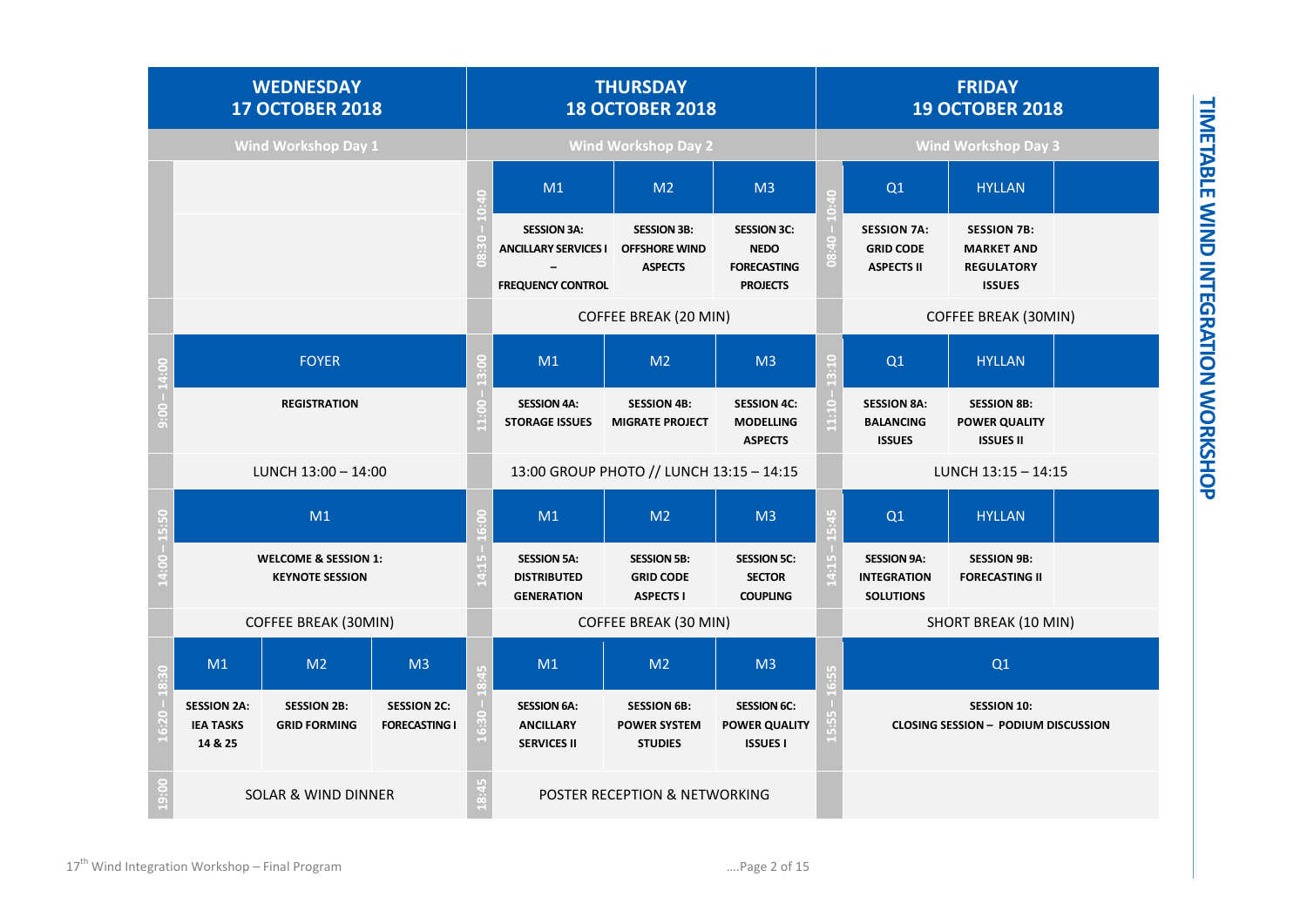### **WEDNESDAY, 17 OCTOBER 2018**

- **09:00 – 14:00 Registration**
- **13:00 – 14:00 Lunch**

**14:00 – 14:10 Welcome**

| $14:10 - 15:50$                     | <b>SESSION 1 - KEYNOTE SESSION</b>                                                                                                                                                                                                                                                                                                                      |
|-------------------------------------|---------------------------------------------------------------------------------------------------------------------------------------------------------------------------------------------------------------------------------------------------------------------------------------------------------------------------------------------------------|
| > Session Chair                     | T. Ackermann (Energynautics, Germany)                                                                                                                                                                                                                                                                                                                   |
| $14:10 - 15:30$                     | Presentations (20 min. each)                                                                                                                                                                                                                                                                                                                            |
| $\bullet$<br>$\bullet$<br>$\bullet$ | Next-Gen Generation System: The Symbiotic Relationship of Solar, Wind & Storage Hybrid Power Plants<br>Paulina Asbeck (Vattenfall, Germany)<br>The Path Towards a 100% Renewable Swedish Power System<br>Lennart Söder (KTH – Royal Institute of Technology, Sweden)<br><b>Overview of Renewables in the ERCOT System</b><br>J. Matevosyan (ERCOT, USA) |
| $15:30 - 15:50$                     | <b>Discussions</b>                                                                                                                                                                                                                                                                                                                                      |

## **15:50 – 16:20 Coffee Break**

| $16:20 - 18:30$                      | SESSION 2A - JOINT SESSION OF IEAWIND TASK 25 & PV INTEGRATION TASK 14:                                                                                                                                                                                                                                                                                                                           |
|--------------------------------------|---------------------------------------------------------------------------------------------------------------------------------------------------------------------------------------------------------------------------------------------------------------------------------------------------------------------------------------------------------------------------------------------------|
|                                      | HIGHLIGHTS AND TRENDS FROM INTERNATIONAL COLLABORATION ON SOLAR AND WIND INTEGRATION                                                                                                                                                                                                                                                                                                              |
| > Session Chair                      | Hannele Holttinen (VTT, Finland) / Roland Bründlinger (AIT, Austria)                                                                                                                                                                                                                                                                                                                              |
| $16:20 - 18:00$                      | <b>Presentations</b>                                                                                                                                                                                                                                                                                                                                                                              |
| $\bullet$<br><b>Collaboration</b>    | Introduction: Summary of Wind and Solar Integration Study Results – IEA WIND Task 25 and IEA PVPS Task 14<br>H. Holttinen (OA Task 25, VTT, Finland), P. B. Eriksen, A. Orths (Energinet, Denmark), A. Estangueiro (LNEG, Portugal), B.<br>Mather (NREL, USA), M. Kraiczy, A. Scheidler, J. Ulfers, M. Braun, B. Ernst (Fraunhofer IEE, Germany), Y. Ueda (Tokyo<br>University of Science, Japan) |
| $\bullet$                            | Country Highlights and Trends on Solar and Wind Integration – Country experts from (15min each)<br>- USA (B.-M. Hodge, NREL)<br>- Japan (Y. Ueda, Tokyo University of Science)<br>- Denmark (A. Orths/P. Borre Eriksen – Energinet dk, Denmark),<br>- Portugal (A. Estangueiro – LNEG, Portugal)                                                                                                  |
| <b>IEA-PVPS Task 14</b><br>$\bullet$ | Coordination between Distribution Network and Transmission Network Operation – Relevance for Solar and Wind<br>Integration. IEA-PVPS Task 14                                                                                                                                                                                                                                                      |

**18:00 – 18:30 Discussion:**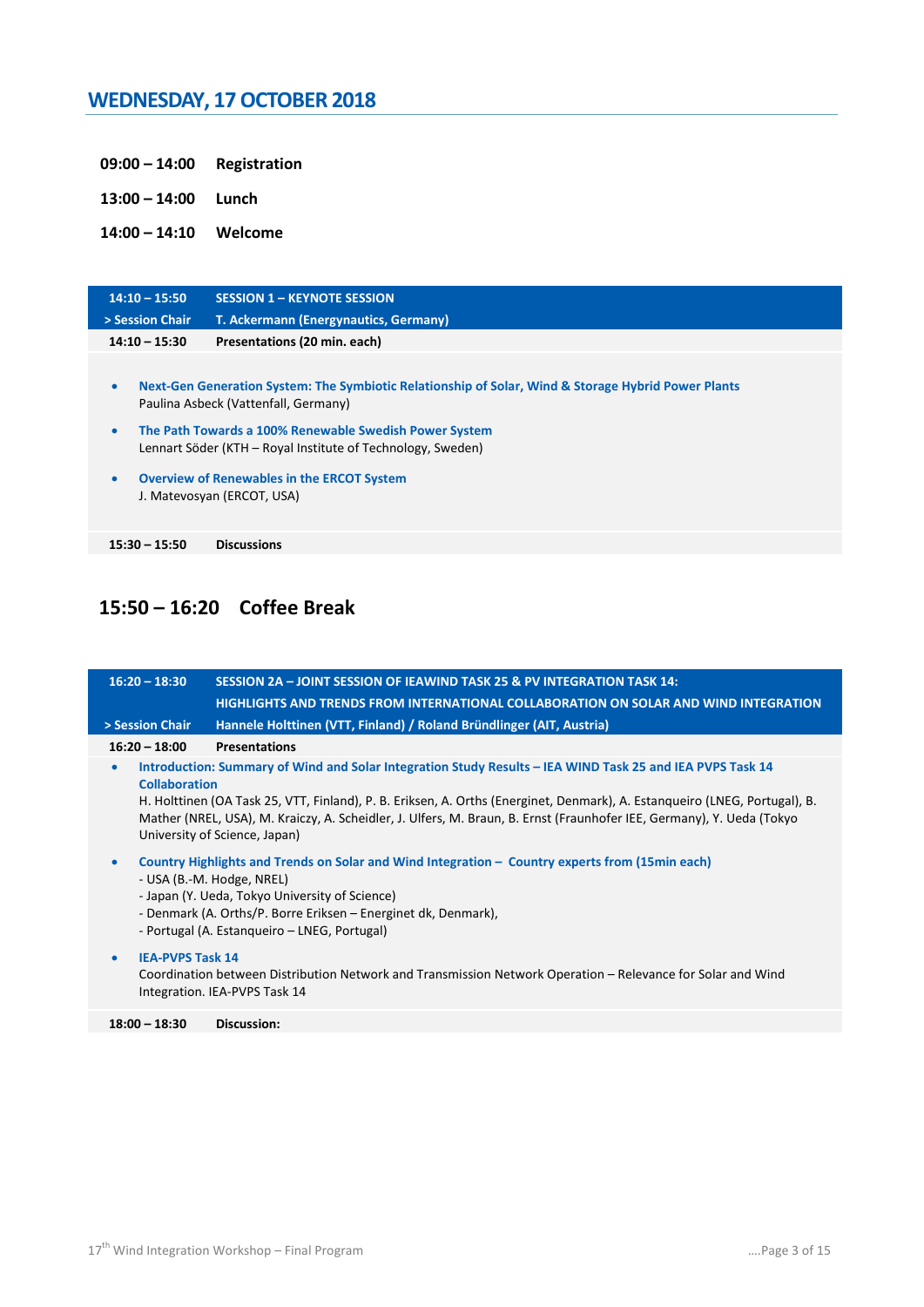|                 | $16:20 - 18:30$                                                                                                                                                                                         | <b>SESSION 2B - GRID FORMING</b>                                                                                                                                                                                                       |  |  |  |  |
|-----------------|---------------------------------------------------------------------------------------------------------------------------------------------------------------------------------------------------------|----------------------------------------------------------------------------------------------------------------------------------------------------------------------------------------------------------------------------------------|--|--|--|--|
| > Session Chair |                                                                                                                                                                                                         | Helge Urdal (Urdal Power Solutions, United Kingdom)                                                                                                                                                                                    |  |  |  |  |
|                 |                                                                                                                                                                                                         | <b>Co-chair: Thomas Ackermann (Energynautics, Germany)</b>                                                                                                                                                                             |  |  |  |  |
|                 | $16:20 - 18:00$                                                                                                                                                                                         | Presentations (20 min each)                                                                                                                                                                                                            |  |  |  |  |
|                 |                                                                                                                                                                                                         | Grid Forming – Introduction about the need: Essence from Europe / GB<br>H. Urdal (Urdal Power Solutions, United Kingdom) (Submission-ID WIW-344)                                                                                       |  |  |  |  |
| $\bullet$       |                                                                                                                                                                                                         | E.ON Energy Distribution Microgrid in Southern Sweden – Control, Operation, Management and Power Quality<br>within a 100% Converter, Zero-inertia Microgrid<br>M. Hirst (EON, Sweden) (Submission-ID WIW-345)                          |  |  |  |  |
| $\bullet$       |                                                                                                                                                                                                         | <b>Experience of Grid Forming Power Converter Control</b><br>P. Brogan, T. Knueppel, D. Elliott (Siemens Gamesa Renewable Energy, United Kingdom), N. Goldenbaum (Siemens<br>Gamesa Renewable Energy, Denmark) (Submission-ID WIW-343) |  |  |  |  |
| $\bullet$       | Requirements for Control Strategies of Grid Connected Converters in the Future Power System<br>H. Emanuel, K. Pierros (ENERCON, Germany), J. Brombach, R. Rosso (WRD, Germany) (Submission-ID WIW18-68) |                                                                                                                                                                                                                                        |  |  |  |  |
| $\bullet$       |                                                                                                                                                                                                         | Grid Forming Control for Stable Power Systems with up to 100 % Inverter Based Generation: A Paradigm Scenario<br>Using the IEEE 118-Bus System<br>M. Ndreko, S. Rüberg, W. Winter (TenneT TSO, Germany) (Submission-ID WIW18-172)      |  |  |  |  |
|                 | $18:00 - 18:30$                                                                                                                                                                                         | <b>Discussions</b>                                                                                                                                                                                                                     |  |  |  |  |
|                 |                                                                                                                                                                                                         |                                                                                                                                                                                                                                        |  |  |  |  |

#### **> Session Chair Philip-Peter Schierhorn (Energynautics, Germany) 16:20 – 18:08 Presentations (18 min each)** • **IEA Wind Recommended Practices for the Implementation of Wind Power Forecasting Solutions – Part 1: Forecast solution selection process** C. Möhrlen (WEPROG, Denmark) (Submission-ID WIW18-133) • **IEA Wind Recommended Practices for the Implementation of Wind Power Forecasting Solutions – Part 2 & 3: Designing and Executing Forecasting Benchmarks and Evaluation of Forecast Solutions** C. Möhrlen (WEPROG, Denmark), J. Lerner (Vaisala, USA), J. W. Messner (Anemo Analytics, Denmark), J. Browell (University of Strathclyde, United Kingdom), A. Tuohy (EPRI, USA), J. Zack (UL AWS Truepower, USA), C. Collier (DNV GL, USA), G. Giebel (DTU Wind Energy, Denmark) (Submission-ID WIW18-160) • **Evaluation of Recent Advancements in Machine Learning Methods in Very Short-term Time Series Forecasts of Wind Power Production** J. Zack (UL AWS Truepower, USA) (Submission-ID WIW18-184) • **Considering Curtailments in Wind Power Forecasting** J. Koch, D. Jost, A. Braun, J. Dobschinski (Fraunhofer IEE, Germany) (Submission-ID WIW18-93)

- **How to Combine State-of-the-art Multi-Scale Numerical Wind Power Forecasts and Benefits of a Human Meteorological Expertise?** O. Vannier, A. Ben Daoud, A. Falgon, G. Bontron (Compagnie Nationale du Rhône, France) (Submission-ID WIW18-197)
- **Machine Learning Approach for Probabilistic Wind Power Forecasts with Discrete Probability Density Function** A. Kaifel, M. Felder, F. Sehnke, K. Ohnmeiß, L. Schröder (Center for Solar Energy and Hydrogen Research – ZSW, Germany) (Submission-ID WIW18- 292)

**18:08 – 18:30 Discussions**

**16:20 – 18:30 SESSION 2C – FORECASTING I**

### **19:00 – 22:30 WORKSHOP DINNER VASA Museum (Bus departure 18:40)**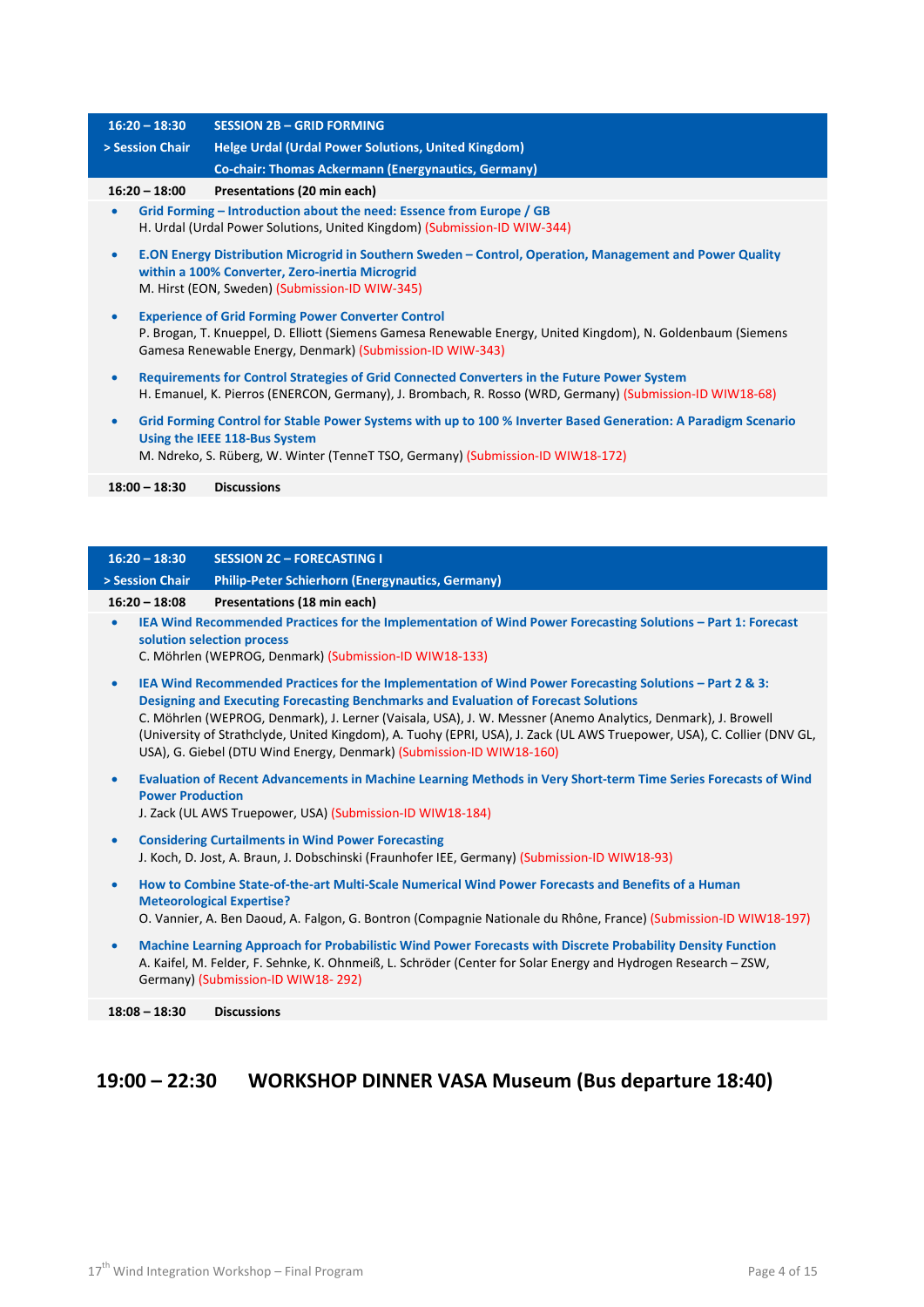| $08:30 - 10:40$ | <b>SESSION 3A - ANCILLARY SERVICES - FREQUENCY CONTROL</b>                                                                                                                                                                                                                                                                       |
|-----------------|----------------------------------------------------------------------------------------------------------------------------------------------------------------------------------------------------------------------------------------------------------------------------------------------------------------------------------|
| > Session Chair | <b>Eckehard Tröster (Energynautics, Germany)</b>                                                                                                                                                                                                                                                                                 |
| $08:30 - 10:29$ | Presentations (17 min. each)                                                                                                                                                                                                                                                                                                     |
| $\bullet$       | Mixed Grid Forming and Grid Following Wind Power Plants for Black Start Operation<br>J. Martínez-Turégano, S. Añó-Villalba, S. Bernal-Pérez (Universitat Politecnica de Valencia, Spain), R. Peña (University of<br>Concepción, Chile), R. Blasco-Gimenez (Universitat Politecnica de Valencia, Spain) (Submission-ID WIW18-232) |
| $\bullet$       | Frequency Services for Grid Support: International Experiences from On-shore and Off-shore Wind Farms<br>S. Bolik (Senvion, United Kingdom), S. Hansen (Senvion, Germany) (Submission-ID WIW18-83)                                                                                                                               |
| $\bullet$       | The Impact of Inertia Emulation on Damping of Inter-Area Power Oscillations during Under-Frequency Events in the<br><b>Nordic Power System</b><br>T. Kujansuu, A. Harjula (Fingrid Oyj, Finland), R. Ogiewa, Y. Chompoobutrgool (ENERCON, Germany/Sweden)<br>(Submission-ID WIW18-5)                                             |
| $\bullet$       | Potential for Provision of Ancillary Services from Wind Generation Resources in ERCOT<br>J. Matevosyan, C. Anderson (ERCOT, USA) (Submission-ID WIW18-71)                                                                                                                                                                        |
| $\bullet$       | Pen Y Cymoedd Delivery of Enhanced Frequency Response in UK by a Battery Energy Storage System<br>F. Daraiseh, J. Persson (Vattenfall R&D, Sweden), S. Gerhard (Vattenfall, Germany), N. Entwistle (Vattenfall, United<br>Kingdom) (Submission-ID WIW-287)                                                                       |
| $\bullet$       | Comparison of Different Estimation Methods for the Grid Frequency Using the Example of a System Split in the<br><b>Interconnected Electrical Power System</b><br>H. Becker, H. Sölter, L. Hofmann (FraunhoferIEE, Germany) (Submission-ID WIW18-119)                                                                             |
| $\bullet$       | Sneak Preview: PowerDynamics.jl - An Open-Source Library for Analyzing Dynamic Stability in Power Grids with High<br><b>Shares of Renewable Energy</b><br>T. Kittel, S. Auer, C. Horn (PIK - Potsdam Institute for Climate Impact Research, Germany) (Submission-ID WIW-290)                                                     |
| $10:29 - 10:40$ | <b>Discussions</b>                                                                                                                                                                                                                                                                                                               |
|                 |                                                                                                                                                                                                                                                                                                                                  |

|           | > Session Chair       | Michael Nørtoft Frydensbjerg (Vattenfall, Denmark)                                                                                                                                                                                                                                                                                                                                                             |
|-----------|-----------------------|----------------------------------------------------------------------------------------------------------------------------------------------------------------------------------------------------------------------------------------------------------------------------------------------------------------------------------------------------------------------------------------------------------------|
|           | $08:30 - 10:18$       | Presentations (18 min. each)                                                                                                                                                                                                                                                                                                                                                                                   |
| $\bullet$ | WIW18-35)             | Validation and Assessment of the High Definition Modular Multilevel Converter for Offshore Wind Turbines and Other<br><b>Medium Voltage Applications</b><br>M. Smailes, C.Ng (Offshore Renewable Energy Catapult, United Kingdom), R. Torres-Olguin, S. D'Arco (SINTEF, Norway),<br>A. Perez-Basante (Tecnalia, Spain), J. L. Dominguez (Catalonia Institute for Energy Research - IREC, Spain) (Submission-ID |
| $\bullet$ |                       | Eigenvalue-based Stability Analysis of Sub-synchronous Oscillation in an Offshore Wind Power Plant<br>L. Shuai, R. Sharma, K. H. Jensen, J. N. Nielsen, D. Murcia (Siemens Gamesa Renewable Energy, Denmark), S. Pirzada,<br>P. Brogan, P. Godridge (Siemens Gamesa Renewable Energy, United Kingdom) (Submission-ID WIW18-148)                                                                                |
| $\bullet$ | <b>Offshore Grids</b> | Kriegers Flak Combined Grid Solution - Principles of Voltage and Reactive Power Control for HVAC/HVDC Meshed<br>V. Akhmatov, T. Bentzon Sørensen (Energinet, Denmark), A. K. Marten, R. Stornowski (50Hertz-Transmission, Germany)<br>(Submission-ID WIW18-245)                                                                                                                                                |
| $\bullet$ |                       | A Fault Handling Current Control Strategy for Offshore Wind Power Plants with Diode Rectifier HVDC Transmission<br>C. Neumann, H.-G. Eckel (University of Rostock, Germany), S. Achenbach (Siemens, Germany) (Submission-ID WIW18-16)                                                                                                                                                                          |

- **Stability Analysis of Offshore Wind Farms with Fixed Frequency and Diode Rectifier HVDC Connection** C. Prignitz, H.-G. Eckel (University of Rostock, Germany), S. Achenbach (Siemens, Germany) (Submission-ID WIW18-301)
- **Analysis and Mitigation of Storm and Ramping Risks from Offshore Wind Power in Belgium** R. Baetens, S. Declerq, A. Woyte, C. Guerrero (3E, Belgium) (Submission-ID WIW18-125)

**10:18 – 10:40 Discussions**

**08:30 – 10:40 SESSION 3B – OFFSHORE WIND ASPECTS**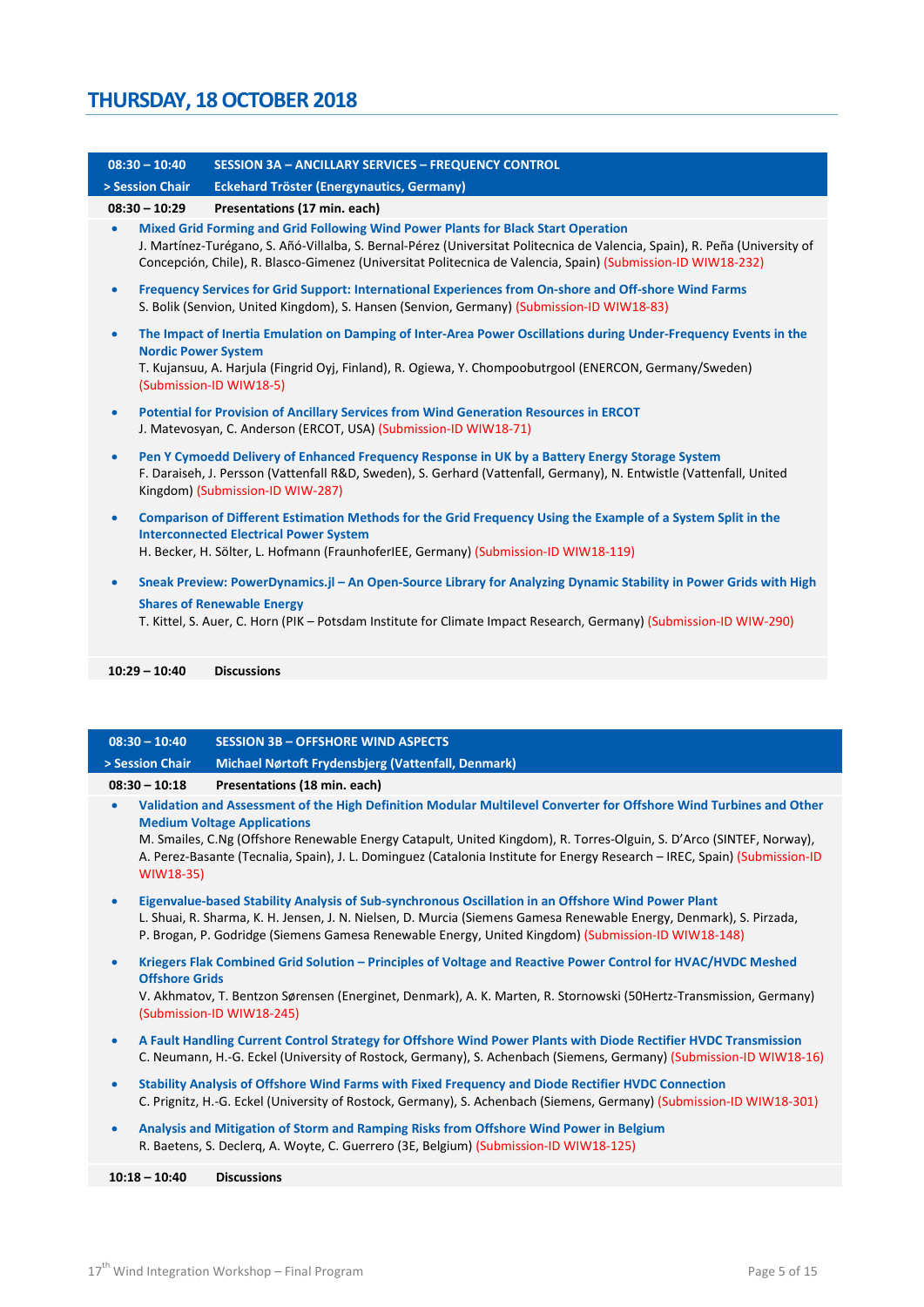|           | $08:30 - 10:40$         | <b>SESSION 3C - NEDO WIND GENERATION FORECASTING PROJECTS</b>                                                                                                                                                                                                                                                                                                                      |
|-----------|-------------------------|------------------------------------------------------------------------------------------------------------------------------------------------------------------------------------------------------------------------------------------------------------------------------------------------------------------------------------------------------------------------------------|
|           | > Session Chair         | Kazuhiko Ogimoto (The University of Tokyo, Japan)                                                                                                                                                                                                                                                                                                                                  |
|           | $08:30 - 10:30$         | Presentations (15 min. each)                                                                                                                                                                                                                                                                                                                                                       |
| $\bullet$ |                         | Japan's R&D Project of Ramp Forecasting Technology: Project Overview<br>T. Suga, Takahiro, N. Hayasaki (ITOCHU Techno-Solutions Corporation, Japan), K. Ogimoto (The University of Tokyo,<br>Japan) (Submission-ID WIW18-168)                                                                                                                                                      |
| $\bullet$ | <b>Ensemble Methods</b> | Japan's R&D Project of Ramp Forecasting Technology: Probabilistic Forecast Based on Dynamical and Statistical<br>D. Nohara, S. Kadokura, M. Ohba, T. Watanabe (Central Research Institute of Electric Power Industry, Japan)<br>(Submission-ID WIW112)                                                                                                                             |
| $\bullet$ | <b>Monitoring Data</b>  | Japan's R&D Project of Ramp Forecasting Technology: Deterministic Forecast with Post-processing Using Real-time<br>S. Kadokura, D. Nohara, M. Ohba, A. Hashimoto, K. Nakao, Y. Hattori, T. Watanabe, H. Hirakuchi (Central Research<br>Institute of Electric Power Industry, Japan) (Submission-ID WIW18-6)                                                                        |
| $\bullet$ |                         | Japan's R&D Project of Ramp Forecasting Technology: Meteorological Pattern Analysis Method<br>M. Okada, T. Ichizawa, Y. Nakamura, K. Yamaguchi, R. Kodama, N. Ogasawara (Japan Weather Association, Japan),<br>H. Kato, Y. Nagano (Nihon University, Japan), R. Ikeda, V. Q. Doan, H. Kusaka, T. Araki, N. N. Ishizaki (University of<br>Tsukuba, Japan) (Submission-ID WIW18-107) |
| $\bullet$ | <b>Speed Forecast</b>   | Japan's R&D Project of Ramp Forecasting Technology: Correction Method with Additive Model for NWP-based Wind<br>T. Araki, R. Ikeda, V. Q. Doan, N. Ishizaki, H. Kusaka (University of Tsukuba, Japan) (Submission-ID WIW18-122)                                                                                                                                                    |
| $\bullet$ |                         | Japan's R&D Project of Ramp Forecasting Technology: A Machine Learning Scheme for Ramp Forecast<br>Y. Fujimoto, K. Higashiyama, Y. Hayashi (Waseda University, Japan) (Submission-ID WIW18-156)                                                                                                                                                                                    |
| $\bullet$ |                         | Japan's R&D Project of Ramp Forecasting Technology: A Forecast Integration Method<br>T. Takeuchi, Y. Hirata, S. Horai, K. Aihara (The University of Tokyo, Japan) (Submission-ID WIW18-145)                                                                                                                                                                                        |
| $\bullet$ |                         | Japan's R&D Project of Ramp Forecasting Technology: Metrics for Evaluating Ramp Forecast<br>K. Yoshida, N. Hayasaki, N. Ushigami (ITOCHU Techno-Solutions Corporation, Japan), N. Ogasawara, M. Okada,<br>Y. Nakamura (Japan Weather Association, Japan) (Submission-ID WIW18-140)                                                                                                 |
|           | $10:30 - 10:40$         | <b>Discussions</b>                                                                                                                                                                                                                                                                                                                                                                 |

## **10:40 – 11:00 Coffee Break**

| $11:00 - 13:00$ | <b>SESSION 4A - STORAGE ISSUES</b>                                                                                                                                                                                                                                                   |  |  |  |  |
|-----------------|--------------------------------------------------------------------------------------------------------------------------------------------------------------------------------------------------------------------------------------------------------------------------------------|--|--|--|--|
| > Session Chair | Eamonn Lannoye (EPRI, Ireland)                                                                                                                                                                                                                                                       |  |  |  |  |
| $11:00 - 12:40$ | Presentations (20 min. each)                                                                                                                                                                                                                                                         |  |  |  |  |
| $\bullet$       | Is Cheap Electricity Storage Essential to Build an Energy System Based on Wind and Solar Power?<br>L. Reichenberg, E. Nyholm (Chalmers University of Technology, Sweden) (Submission-ID WIW18-282)                                                                                   |  |  |  |  |
| $\bullet$       | Enabling 80+ Percent Share of Wind and Solar in Lithuanian Power Sector: Role of Storage Technologies<br>J. Jasiūnas, L. Söder (KTH Royal Institute of Technology, Sweden) (Submission-ID WIW18-48)                                                                                  |  |  |  |  |
| $\bullet$       | Role of Motor Loads and Battery Energy Storage for Active Power Controls by Wind Power<br>H. N. Villegas Pico, V. Gevorgian, P. Koralewicz, R. Wallen (NREL, USA) (Submission-ID WIW-32)                                                                                             |  |  |  |  |
| $\bullet$       | <b>Balancing by Wind and Energy Storage</b><br>A. Linder, A. Kosareva, K. Kunz, D. McMullin (ENERCON, Germany), B. Lenz (Wobben R&D, Germany) (Submission-ID<br>WIW18-103)                                                                                                           |  |  |  |  |
| $\bullet$       | Utilization of Battery Energy Storage to Assist Renewable Energy Networks<br>L. O. Shobayo (University of Huddersfield, United Kingdom), N. Zhao (University College Dublin, Ireland), Y. Hu,<br>N. Schofield (University of Huddersfield, United Kingdom) (Submission-ID WIW18-204) |  |  |  |  |
| $12:40 - 13:00$ | <b>Discussions</b>                                                                                                                                                                                                                                                                   |  |  |  |  |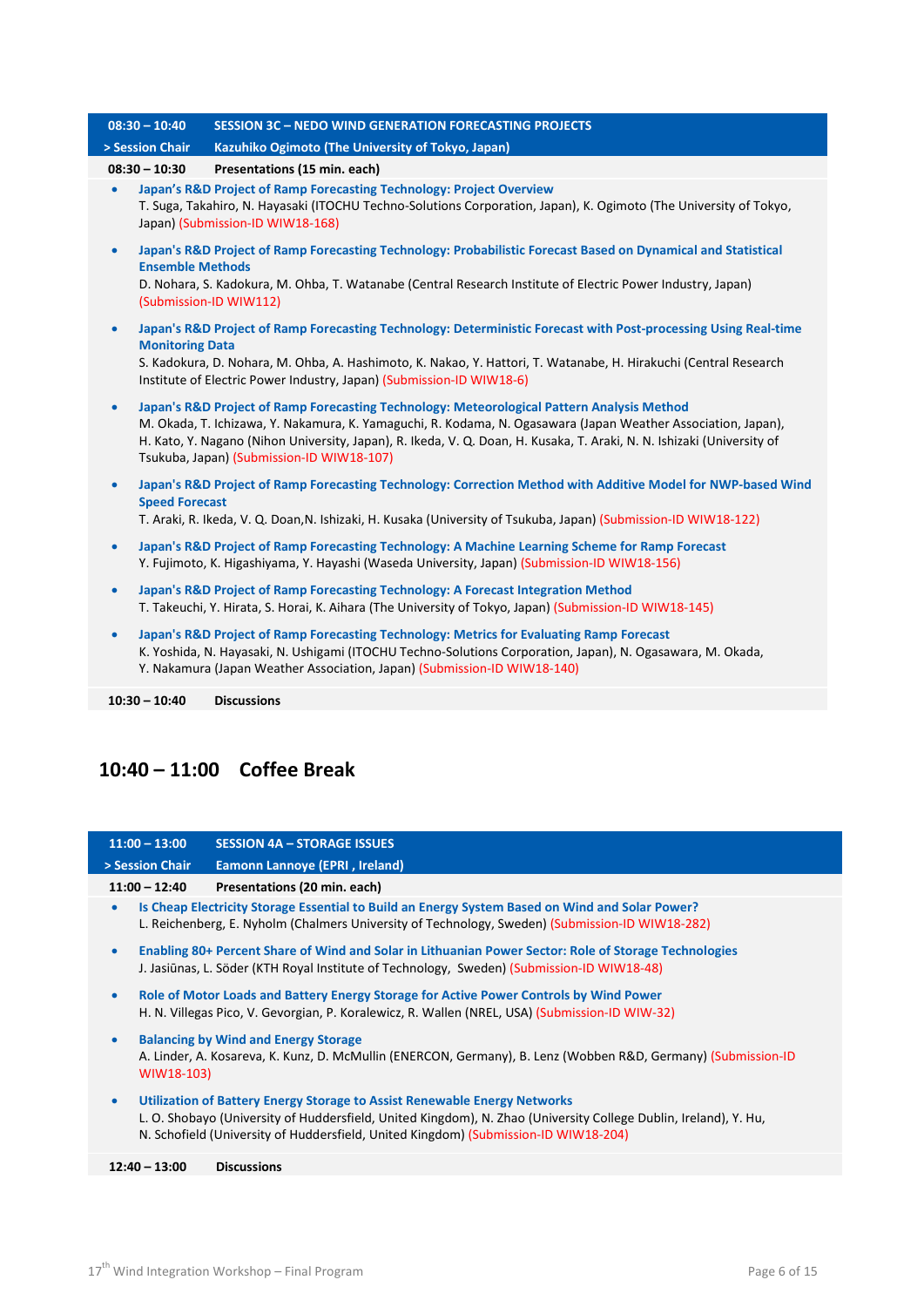| $11:00 - 13:00$ | <b>SESSION 4B - PANEL DISCUSSION:</b>                                                                                                                                     |  |  |  |
|-----------------|---------------------------------------------------------------------------------------------------------------------------------------------------------------------------|--|--|--|
|                 | THE MASSIVE INTEGRATION OF POWER ELECTRONIC DEVICES (MIGRATE) IN FUTURE POWER SYSTEMS -                                                                                   |  |  |  |
|                 | <b>CHALLENGES AND SOLUTIONS</b>                                                                                                                                           |  |  |  |
| > Session Chair | Jako Kilter (Elering/TU Tallinn, Estonia)                                                                                                                                 |  |  |  |
| $11:00 - 12:30$ | Presentations (15 min. each)                                                                                                                                              |  |  |  |
| $\bullet$       | <b>MIGRATE Project and Future Power Systems</b><br>J. Kilter (Elering/Tallinn University of Technology, Estonia) (Submission-ID WIW18-329)                                |  |  |  |
| $\bullet$       | Large Disturbance Rotor Angle Stability Analysis in Power Systems with High Penetration Levels of Wind Power<br>D. Wang (TU Delft, Netherlands) (Submission-ID WIW18-330) |  |  |  |
| $\bullet$       | <b>Operation of Wide-Area-Controls in Iceland</b><br>B. Heimisson (Landsnet, Iceland) (Submission-ID WIW18-331)                                                           |  |  |  |
| $\bullet$       | <b>Experimentation Results: Grid Forming Control Interoperability Tests and Current Limitation</b><br>T. Prevost (RTE, France) (Submission-ID WIW18-332)                  |  |  |  |
| $\bullet$       | <b>Relay and System Protection Challenges in Future Power Systems</b><br>R. Andrino Gallego (REE, Spain) (Submission-ID WIW18-333)                                        |  |  |  |
| $\bullet$       | Power Quality and Grid Codes in View of Massive Integration of Power Electronic Devices<br>M. Val Escudero (Eirgrid, Ireland) (Submission-ID WIW18-334)                   |  |  |  |
| $12:30 - 13:00$ | <b>Discussions</b>                                                                                                                                                        |  |  |  |

| $11:00 - 12:40$          | Presentations (20 min. each)          |
|--------------------------|---------------------------------------|
| > Session Chair <b>b</b> | <b>B.-M. Hodge (NREL, USA)</b>        |
| $11:00 - 13:00$          | <b>SESSION 4C - MODELLING ASPECTS</b> |

• **Investment Analysis on Transmission Lines using TIMES-JMRT Grid Model under a Scenario with large amount of Renewable**

Y. Yasuda (Kyoto University, Japan), H. Hamasaki (Fujitsu Research Institute, Japan) (Submission-ID WIW18-149)

- **Impact of Technical Parameters and Data Quality on Wind Energy Modeling in Germany** D. Beulertz, A. Schnettler (RWTH Aachen Universtity, Germany) (Submission-ID WIW18-255)
- **DLR Use for Optimization of Network Design with Very Large Wind (and VRE) Penetration** A. Estanqueiro, J. Duque, D. Santos (LNEG, Portugal), K. Morozovska, P. Hilber, L. Söder (KTH Royal Institute of Technology, Sweden), C. Ahlrot (E.ON, Sweden), J. P. Gentle, A. W. Abboud (INL – Idaho, USA), T. Kanefendt (Fraunhofer IEE, Germany) (Submission-ID WIW18-263)
- **North Sea Offshore Grid Development: Combined Optimization of Grid and Generation Investments Towards 2050** M. Koivisto, P. Sørensen, J. Gea-Bermúdez, (DTU, Denmark) (Submission-ID WIW18-142)
- **A Machine Learning Approach to Low System Strength Grid Identification for Large Scale Power Systems** A. Clark (KTH Royal Institute of Technology, Sweden | Texas A&M University, USA), Y. Zhang, S. H. Huang (ERCOT, USA), L. Xie (Texas A&M University, USA) (Submission-ID WIW18-191)

**12:40 – 13:00 Discussions**

#### **13:00 – 13:15 GROUP PHOTO**

#### **13:15 – 14:15 LUNCH BREAK**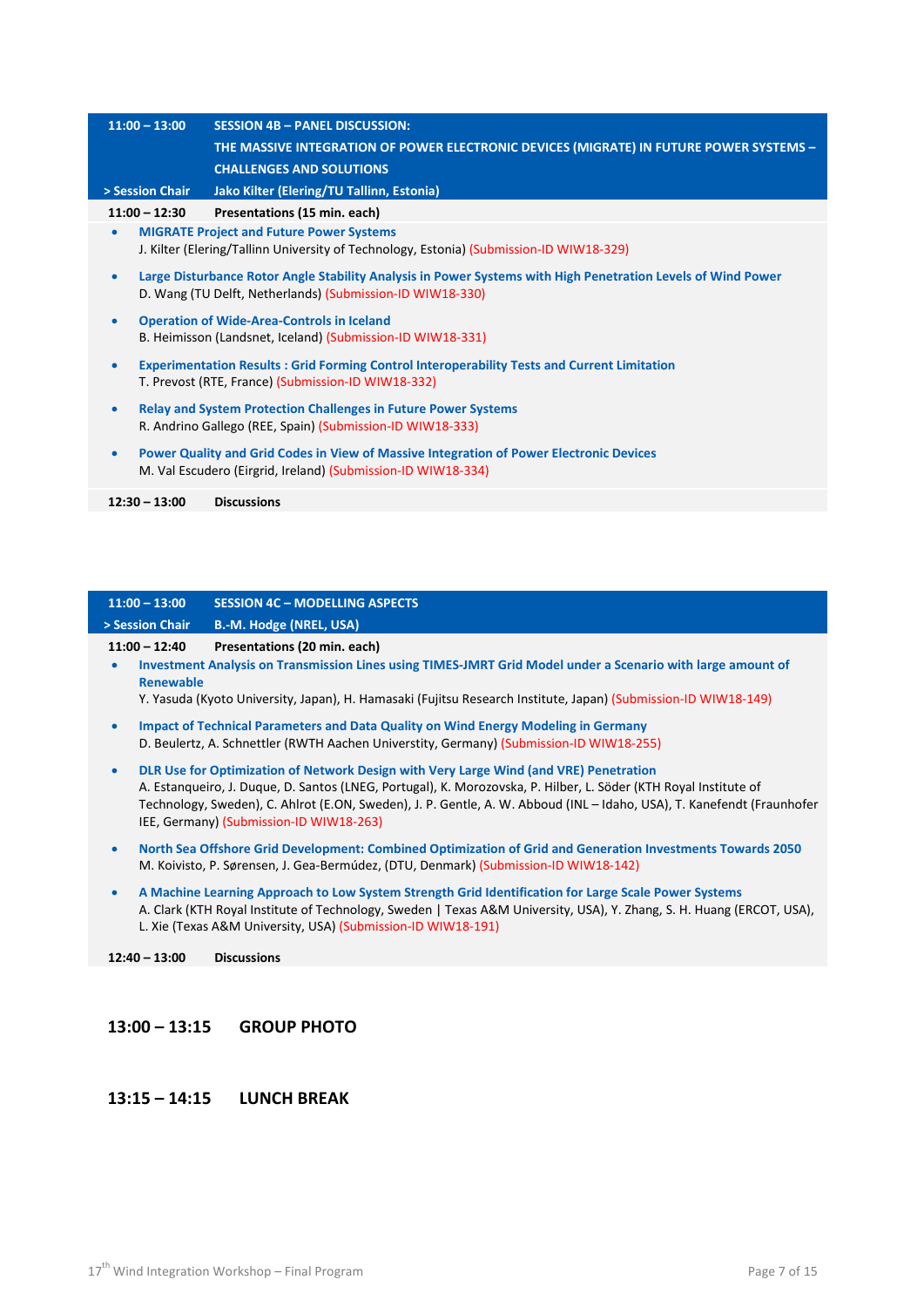| $14:15 - 16:10$          | <b>SESSION 5A - DISTRIBUTED GENERATION ASPECTS</b>                                                                                                                                                                             |  |
|--------------------------|--------------------------------------------------------------------------------------------------------------------------------------------------------------------------------------------------------------------------------|--|
| > Session Chair          | <b>Eckard Quitmann (ENERCON, Germany)</b>                                                                                                                                                                                      |  |
| $14:15 - 15:50$          | Presentations (19 min. each)                                                                                                                                                                                                   |  |
| $\bullet$<br><b>Outs</b> | Operational Options to Integrate Decentralized Generation into Restoration Processes after Severe System Black                                                                                                                 |  |
|                          | H. Becker, D. Mende (Fraunhofer IEE, Germany), A. Bernhart, U. Spanel (DUtrain, Germany), J. Brombach (I4E:<br>Innovation for Enercon, Germany) (Submission-ID WIW18-118)                                                      |  |
| $\bullet$                | The Impact of Renewable Energy Schemes on Electrical Power Networks.<br>P. Marinakis (HVDC Technologies, United Kingdom), N. Schofield (University of Huddersfield, United Kingdom)<br>(Submission-ID WIW-206)                 |  |
| $\bullet$                | <b>Optimal Provision of Frequency Containment Reserve with Hybrid Power Plants</b><br>C. Ionita, A. G. Raducu, N. Styliaras, J. Funkquist (Vattenfall R&D, Sweden) (Submission-ID WIW18-265)                                   |  |
| $\bullet$                | Usability of Flexible Demand and Generation in the BDEW Smart Grid Traffic Light Concept<br>L. Hülsmann, J.-D. Schmidt, E. Tröster (Energynautics, Germany), M. Koch, U. Ohl (EWR Netze, Germany) (Submission-ID<br>WIW18-327) |  |
| $\bullet$                | Advanced Inertial Response Control Based on Disturbance Observer in Microgrid with Wind Power<br>J. Qi, T. Tsuji (Yokohama National University, Japan) (Submission-ID WIW18-300)                                               |  |
| $15:50 - 16:10$          | <b>Discussions</b>                                                                                                                                                                                                             |  |
|                          |                                                                                                                                                                                                                                |  |

|           | $14:15 - 16:00$ | <b>SESSION 5B: GRID CODE ASPECTS I</b>                                                                                                                                                                                                                                                                                         |
|-----------|-----------------|--------------------------------------------------------------------------------------------------------------------------------------------------------------------------------------------------------------------------------------------------------------------------------------------------------------------------------|
|           | > Session Chair | Jens Fortmann (HTW Berlin - University of Applied Sciences, Germany)                                                                                                                                                                                                                                                           |
|           | $14:15 - 15:35$ | Presentations (20 min. each)                                                                                                                                                                                                                                                                                                   |
| $\bullet$ |                 | Importance of Voltage-dip Knowledge for Improving Fault-ride-through of Wind Power Installations<br>A. Bagheri, M. Bollen, S. K. Rönnberg (Luleå University of Technology, Sweden), C. Chen (KTH Royal Institute of<br>Technology, Sweden), M. Bongiorno (Chalmers University of Technology, Sweden) (Submission-ID WIW18-102) |
| $\bullet$ |                 | Wind Farm Fault Ride Through - An Irish Context<br>J. Whelan, A. McDonnell, J. Kelleher, S. Hunt (ESB International, Ireland) (Submission-ID WIW18-187)                                                                                                                                                                        |

- **Do we Need a Network Code on Cyber Security? How to Address Cyber Security Requirements in a Power System with High Penetration of Distributed Generation?** M. Doering, E. Haesen (Ecofys, Germany), M. Uslar, L. Fischer (OFFIS, Germany) (Submission-ID WIW18-237)
- **FRT Test System Compact for 27 MVA with Less Grid Burdens** R. Klosse (WindGuard Certification, Germany) (Submission-ID WIW18-240)

**15:35 – 16:00 Discussions**

| $14:15 - 16:00$ |                 | SESSION 5C - SECTOR COUPLING AND LARGE SCALE DECARBONIZATION OF POWER SUPPLY                                                                                                                                                                                 |
|-----------------|-----------------|--------------------------------------------------------------------------------------------------------------------------------------------------------------------------------------------------------------------------------------------------------------|
| > Session Chair |                 | Ana Estangueiro (LNEG, Portugal)                                                                                                                                                                                                                             |
|                 | $14:15 - 15:35$ | Presentations (20 min. each)                                                                                                                                                                                                                                 |
| $\bullet$       |                 | The Impact of Sector-coupling on Transmission Reinforcement in a Highly Renewable European Energy Scenario<br>J. Hörsch, V. Hagenmeyer, T. Brown (KIT Karlsruhe Institute of Technology, Germany) (Submission-ID WIW18-188)                                  |
| $\bullet$       |                 | Sector Coupling: Renewable Gas from Offshore Wind and Offshore Electrolysers to Decarbonise Heat and Transport<br>S. Hill, M. Jansen, I. Staffell (Imperial College London, United Kingdom) (Submission-ID WIW18-257)                                        |
| $\bullet$       |                 | Steps to Decarbonise Power Industries Internationally $-A$ sound method for comparing apples and pears<br>K. Burges (RE-xpertise, Germany), M. Hagemann, M. J. Kurdziel, K. Riechers, F. Röser (New Climate Institute, Germany)<br>(Submission-ID WIW18-215) |
| $\bullet$       |                 | Modeling the Dynamics and Control of Power Systems with High Share of Renewable Energies<br>S. Auer, T. Kittel (Potsdam Institute for Climate Impact Research – PIK, Germany) (Submission-ID WIW18-143)                                                      |
|                 | $15:35 - 16:00$ | <b>Discussions</b>                                                                                                                                                                                                                                           |
|                 |                 |                                                                                                                                                                                                                                                              |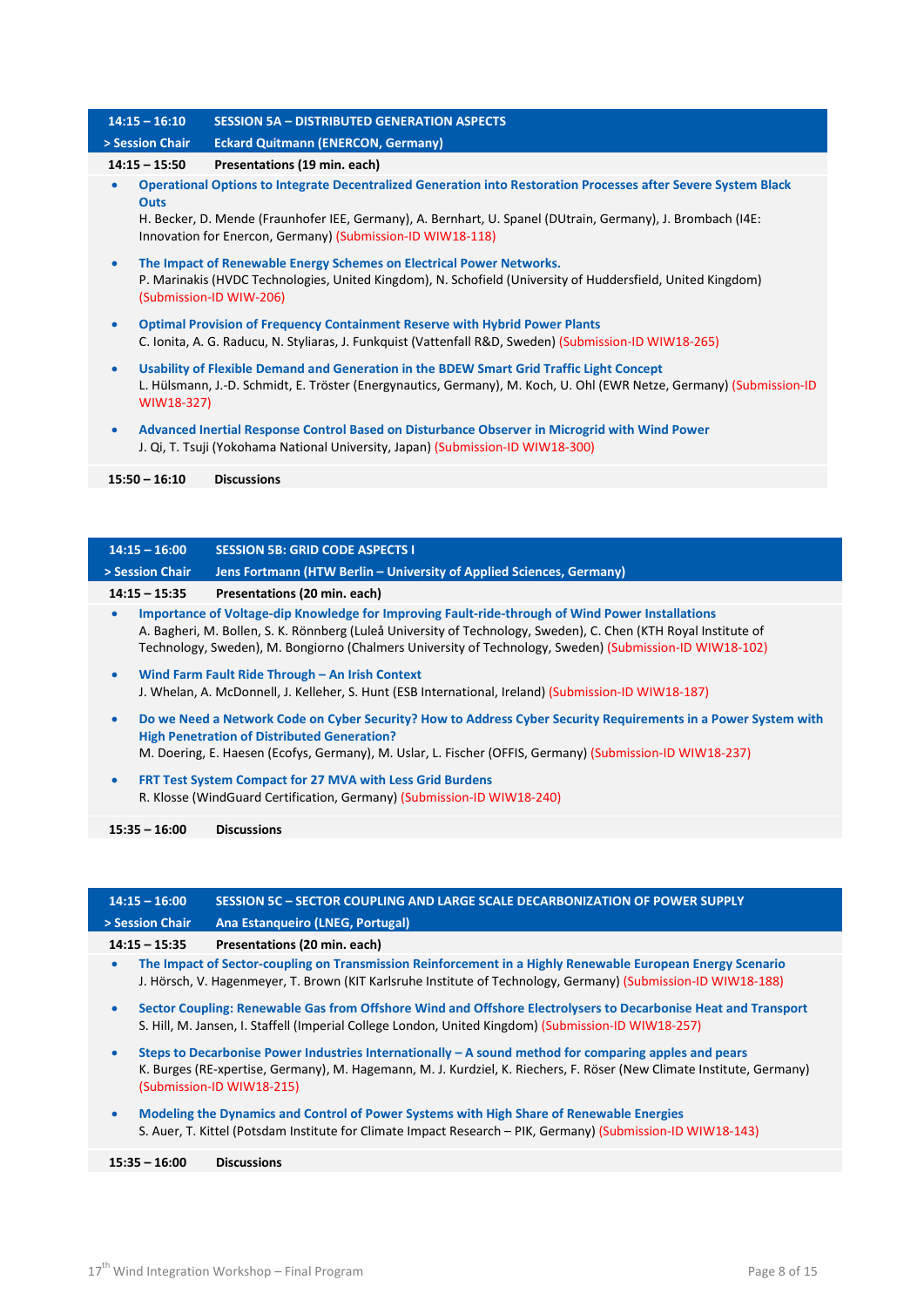## **16:00 – 16:30 COFFEE BREAK**

| $16:30 - 18:45$                                                                                                                                                                                                                                                                                                                                                          | <b>SESSION 6A - ANCILLARY SERVICES II</b>                                                                                                                                                                                                                                                                                                |
|--------------------------------------------------------------------------------------------------------------------------------------------------------------------------------------------------------------------------------------------------------------------------------------------------------------------------------------------------------------------------|------------------------------------------------------------------------------------------------------------------------------------------------------------------------------------------------------------------------------------------------------------------------------------------------------------------------------------------|
| > Session Chair                                                                                                                                                                                                                                                                                                                                                          | Julia Matvosyan (ERCOT, USA)                                                                                                                                                                                                                                                                                                             |
| $16:30 - 18:30$                                                                                                                                                                                                                                                                                                                                                          | Presentations (20 min. each)                                                                                                                                                                                                                                                                                                             |
| $\bullet$                                                                                                                                                                                                                                                                                                                                                                | Reactive Power in High RES-Senarios - Rethinking one of the non-frequency ancillary services<br>K. Burges (RE-xpertise, Germany), M. Döring (Ecofys, Germany) (Submission-ID WIW18-211)                                                                                                                                                  |
| $\bullet$                                                                                                                                                                                                                                                                                                                                                                | System Services by Wind Power Plants Supporting 75% Wind Penetration in Ireland<br>M. Gilsenan, D. McMullin (ENERCON, Ireland), S. Engelken (WRD Wobben Research and Development, Germany)<br>(Submission-ID WIW18-67)                                                                                                                   |
| $\bullet$                                                                                                                                                                                                                                                                                                                                                                | Validation using an Experimental Test-bed System for Ancillary Services of Wind Power Plants<br>L. Rezai, F. Pöschke, M. Andrejewski, M. Engel, J. Fortmann (HTW Berlin - University of Applied Sciences, Germany)<br>(Submission-ID WIW-196)                                                                                            |
| $\bullet$<br><b>Study</b>                                                                                                                                                                                                                                                                                                                                                | Frequency Response of Energy Storage Systems in Grids with High Level of Wind Power Penetration - Gotland Case                                                                                                                                                                                                                           |
|                                                                                                                                                                                                                                                                                                                                                                          | F. Daraiseh, V. Gliniewicz, E. Lidström (Vattenfall R & D, Sweden) (Submission-ID WIW18-75)                                                                                                                                                                                                                                              |
| $\bullet$                                                                                                                                                                                                                                                                                                                                                                | Frequency Support Provision to Power Systems from HVDC-Based Offshore Wind Power Plants<br>A. Bidadfar, O. Saborío-Romano, M. Altin, N. A. Cutululis, P. E. Sørensen (DTU, Denmark), E. Prieto-Araujo, O. Gomis-<br>Bellmunt (CITCEA-UPC, Spain) (Submission-ID WIW18-81)                                                                |
| $\bullet$                                                                                                                                                                                                                                                                                                                                                                | Active Power Control for Mitigation of Very-Short-term and Short-term Fluctuation of Wind Power<br>C. T. Urabe, T. Saitou, K. Ogimoto (The University of Tokyo, Japan) (Submission-ID WIW-108)                                                                                                                                           |
| $18:30 - 18:45$                                                                                                                                                                                                                                                                                                                                                          | <b>Discussions</b>                                                                                                                                                                                                                                                                                                                       |
|                                                                                                                                                                                                                                                                                                                                                                          |                                                                                                                                                                                                                                                                                                                                          |
| $16:30 - 18:45$                                                                                                                                                                                                                                                                                                                                                          | <b>SESSION 6B - POWER SYSTEM STUDIES</b>                                                                                                                                                                                                                                                                                                 |
| > Session Chair                                                                                                                                                                                                                                                                                                                                                          | J. Charles Smith (ESIG, USA)                                                                                                                                                                                                                                                                                                             |
| $16:30 - 18:30$<br>$\bullet$                                                                                                                                                                                                                                                                                                                                             | Presentations (20 min. each)                                                                                                                                                                                                                                                                                                             |
|                                                                                                                                                                                                                                                                                                                                                                          | <b>Thailand Renewable Grid Integration Study</b><br>C. Hart, P. Vithayasrichareon and S. Mueller (IEA, France)                                                                                                                                                                                                                           |
| Systemic Issues of Converter-based Generation and Transmission Equipment in Power Systems<br>$\bullet$<br>K. Vennemann, T. Hennig (Amprion, Germany), E. Grebe (External Advisor, Germany), W. Winter, G. Deiml (TenneT<br>TSO, Germany), J. Lehner, H. Abele (TransnetBW, Germany), J. Weidner, R. Stornowski (50Hertz Transmission,<br>Germany) (Submission-ID WIW-92) |                                                                                                                                                                                                                                                                                                                                          |
|                                                                                                                                                                                                                                                                                                                                                                          |                                                                                                                                                                                                                                                                                                                                          |
| $\bullet$                                                                                                                                                                                                                                                                                                                                                                | Analysis of Power System Oscillation Stability with Large Integration of Renewable Generations<br>L. Cai (University of Rostock, Germany), U. Karaagac (Hong Kong Polytechnic University, Hong Kong), J. Mahseredjian<br>(Polytechnique Montréal, Canada) H.-G. Eckel, H. Weber (Submission-ID WIW18-150)                                |
| $\bullet$                                                                                                                                                                                                                                                                                                                                                                | <b>Continental-Scale Grid Planning and Operations Modeling</b><br>G. Brinkman, A. Bloom, J. Ho, J. Novacheck (National Renewable Energy Laboratory, USA) (Submission-ID WIW18-298)                                                                                                                                                       |
| $\bullet$                                                                                                                                                                                                                                                                                                                                                                | Approach to Design and Review the System Defence Plan for Over-frequency to Ensure Frequency Stability in the<br><b>ENTSO-E Continental Europe Synchronous Area</b><br>J. Lehner (TransnetBW, Germany), J. Weidner (50Hertz Transmission, Germany), T. Hennig (Amprion, Germany),<br>G. Deiml (Tennet, Germany) (Submission-ID WIW18-64) |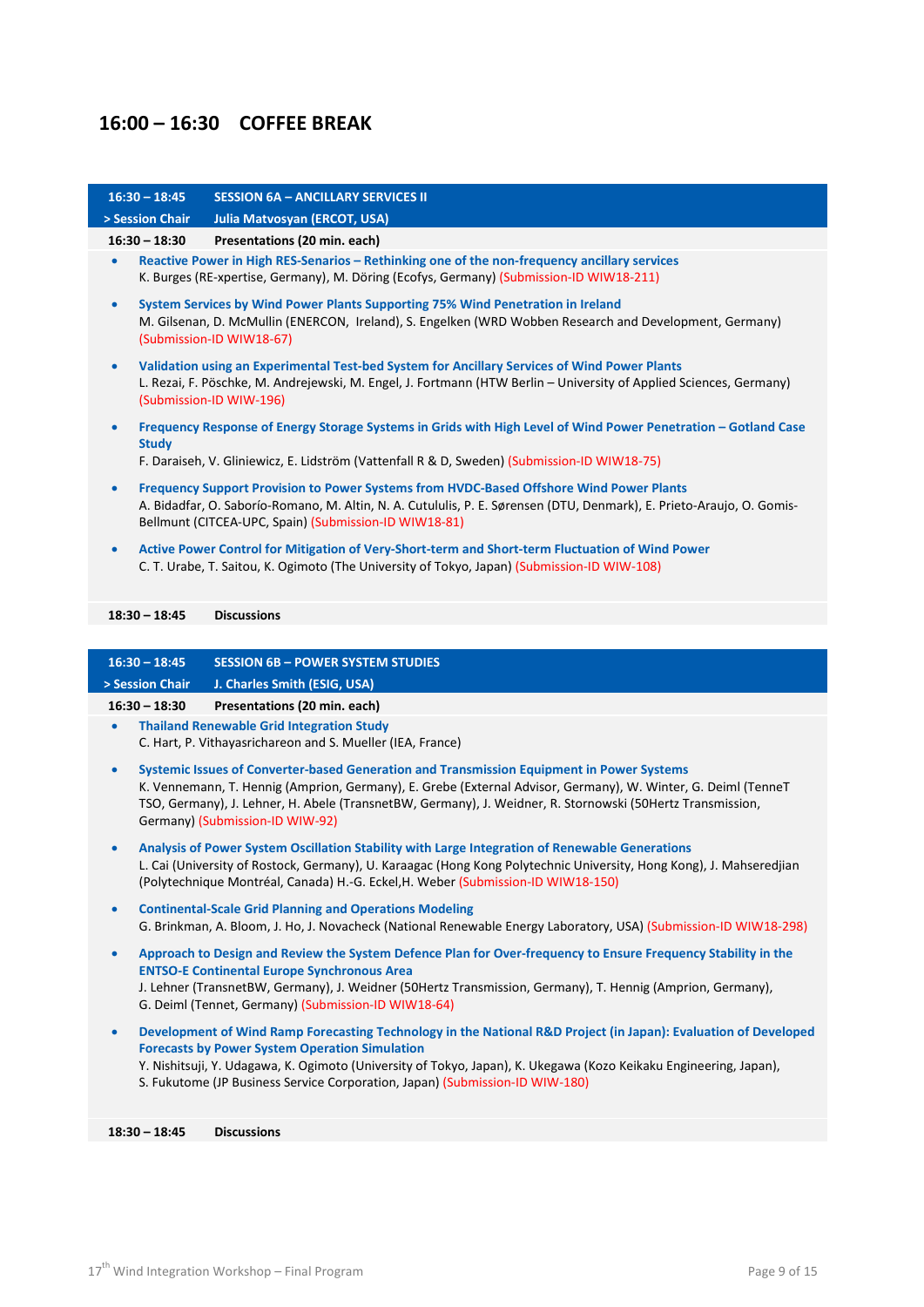| $16:30 - 18:45$                | <b>SESSION 6C - POWER QUALITY ISSUES I</b>                                                                                                                                                                                                                                                                                     |
|--------------------------------|--------------------------------------------------------------------------------------------------------------------------------------------------------------------------------------------------------------------------------------------------------------------------------------------------------------------------------|
| > Session Chair                | Nicholas Miller (HickoryLedge, USA)                                                                                                                                                                                                                                                                                            |
| $16:30 - 18:30$                | Presentations (20 min. each)                                                                                                                                                                                                                                                                                                   |
| $\bullet$<br>101)              | How Large Wind Parks Contribute to Harmonic Waveform Distortion<br>D. Schwanz, M. H. J. Bollen, S. Rönnberg, A. Larsson (Luleå University of Technology, Sweden) (Submission-ID WIW18-                                                                                                                                         |
| $\bullet$<br><b>Distortion</b> | Method for Harmonic and TOV Connection Impact Assessment of Offshore Wind Power Plants - Part I: Harmonic<br>R. de Groot, F. van Erp, K. Jansen, J. van Waes (TenneT TSO, Netherlands), M. Hap, L. Thielman (Tractebel Engineering,<br>Belgium) (Submission-ID WIW18-124)                                                      |
| $\bullet$<br><b>Assessment</b> | Method for Harmonic and TOV Connection Impact Assessment of Offshore Wind Power Plants - Part II: TOV Impact<br>K.Jansen, R. de Groot, B. van Hulst (TenneT TSO, Netherlands), K. Velitsikakis, C. Engelbrecht (DNV GL, Netherlands)<br>(Submission-ID WIW18-129)                                                              |
| $\bullet$                      | Case Study: Reliability of the Summation Method to Assess the Harmonic Current due to a Wind Power Plant<br>K. Redondo, I. Azcarate, J. J. Gutierrez, P. Saiz, L. A. Leturiondo (University of the Basque Country (UPV/EHU), Spain),<br>S. Lodetti (CIRCE University of Zaragoza, Spain) (Submission-ID WIW18-116)             |
| $\bullet$                      | Active Filtering with Large-Scale STATCOM for the Integration of Offshore Wind Power<br>M. Lehmann, M. Pieschel (Siemens, Germany), M. Juamperez, K. Kabel, Ł. H. Kocewiak (Ørsted, Denmark), S. Sahukari<br>(Ørsted, United Kingdom) (Submission-ID WIW-61)                                                                   |
| $\bullet$<br>WIW18-164)        | Analysis of Harmonic Summation in Wind Power Plants Based on Harmonic Phase Modelling and Measurements<br>M. Eltouki, T. W. Rasmussen (DTU, Denmark), E. Guest (DTU, Denmark   Siemens Gamesa Renewable Energy,<br>Denmark), L. Shuai (Siemens Gamesa Renewable Energy, Denmark), Ł. Kocewiak (Ørsted, Denmark) (Submission-ID |
| $18:30 - 18:45$                | <b>Discussions</b>                                                                                                                                                                                                                                                                                                             |
|                                |                                                                                                                                                                                                                                                                                                                                |

### **18:45 POSTER RECEPTION & NETWORKING**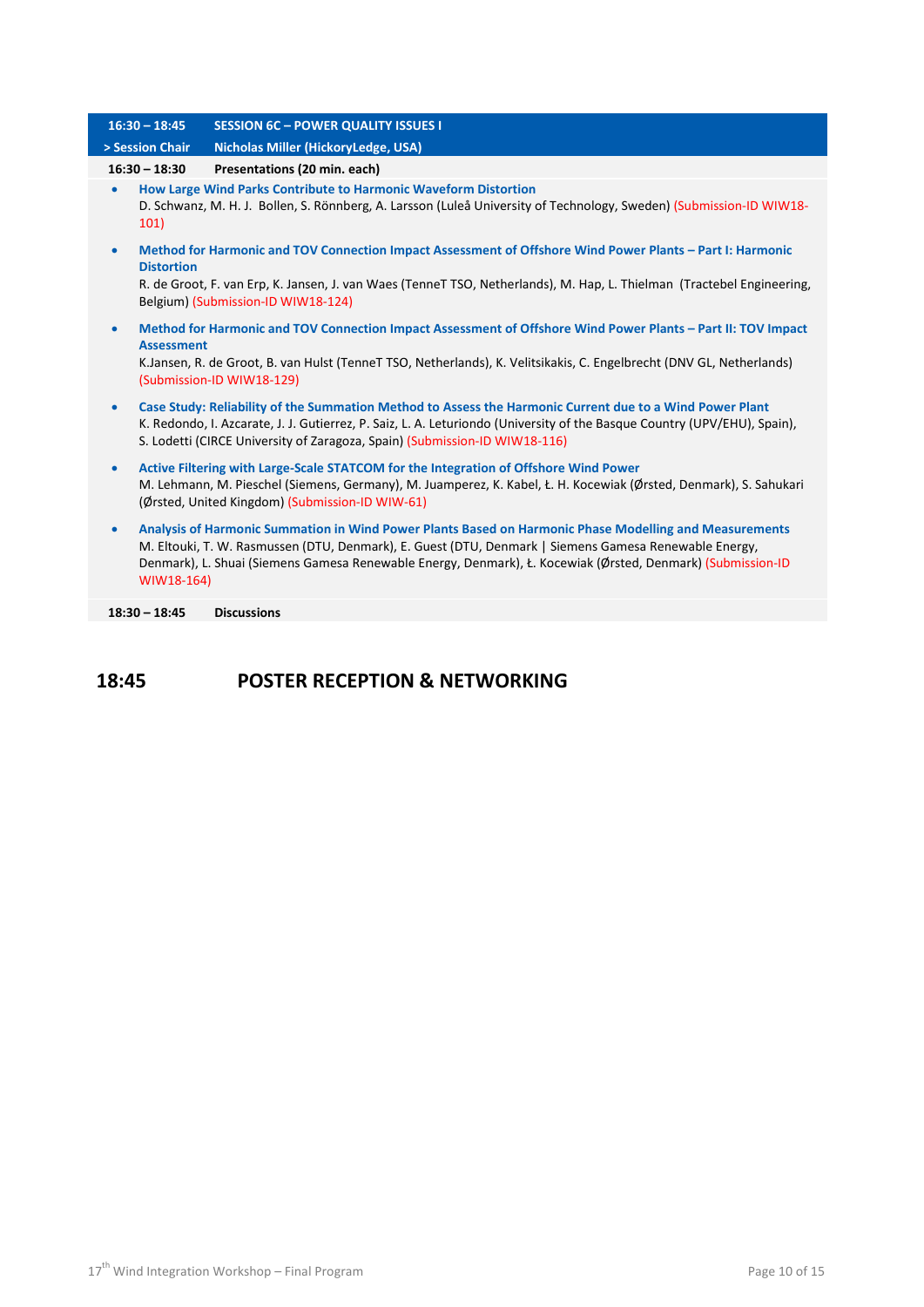# **FRIDAY, 19 OCTOBER 2018**

| $08:40 - 10:40$           | <b>SESSION 7A - GRID CODE ASPECTS II</b>                                                                                                                                                                                         |
|---------------------------|----------------------------------------------------------------------------------------------------------------------------------------------------------------------------------------------------------------------------------|
| > Session Chair           | <b>Sigrid Bolik (Senvion, United Kingdom)</b>                                                                                                                                                                                    |
| $08:40 - 10:20$           | Presentations (20 min. each)                                                                                                                                                                                                     |
| $\bullet$                 | Wind Farm Grid Code Compliance Testing: Different Approaches, Biggest Hurdles and the Foreseeable Future<br>B. Hahn, T. Rösner, J. Fleischhauer, M. Fernandez (Nordex Energy, Germany) (Submission-ID WIW18-96)                  |
| $\bullet$<br>WIW18-195)   | Use of Full-order Electro-magnetic Transient Models for Grid Compliance Assessment of Wind Turbines: Part I<br>P. Ghimire, I. Szczesny, R. Sharma, F. Martin, P. Mahat (Siemens Gamesa Renewable Energy, Denmark) (Submission-ID |
| $\bullet$<br>ID WIW18-87) | Grid Code Certification in Germany – A Recipe for Europe?<br>B. Schowe-von der Brelie, C. Scheefer, C. Lütke-Lengerich, A. Hoppmann (FGH Certification Body, Germany) (Submission-                                               |
| <b>Voltage Dip</b>        | Comparison of Impedance Characteristics of Medium Voltage Grid Simulator with LVRT-Container during Symmetrical<br>S. Azarian, T. Jersch, S.Khan (Fraunhofer IWES, Germany) (Submission-ID WIW18-216)                            |
|                           | Analysis of HVDC and Wind Turbine Converter Response during Offshore Asymmetrical Faults<br>Ö. Göksu, N. A. Cutululis, P. Sørensen (DTU Wind Energy, Denmark) (Submission-ID WIW18-229)                                          |
| $10:20 - 10:40$           | <b>Discussions</b>                                                                                                                                                                                                               |
|                           |                                                                                                                                                                                                                                  |

| $08:40 - 10:40$ | <b>SESSION 7B - MARKET AND REGULATORY ISSUES</b>                                                                                                                                                                                                                                                                                                                                                                                                                                                                                                                                                                                     |  |
|-----------------|--------------------------------------------------------------------------------------------------------------------------------------------------------------------------------------------------------------------------------------------------------------------------------------------------------------------------------------------------------------------------------------------------------------------------------------------------------------------------------------------------------------------------------------------------------------------------------------------------------------------------------------|--|
| > Session Chair | <b>Thomas Ackermann (Energynautics, Germany)</b>                                                                                                                                                                                                                                                                                                                                                                                                                                                                                                                                                                                     |  |
| $08:40 - 10:20$ | Presentations (20 min. each)                                                                                                                                                                                                                                                                                                                                                                                                                                                                                                                                                                                                         |  |
|                 | System Integration Costs - a Useful Concept that is Complicated to Quantify?<br>S. Mueller (IEA, France), H. Holttinen (VTT, Finland), E. Taibi (IRENA, Germany), J. C. Smith (ESIG, USA), D. Fraile<br>(WindEurope, Belgium), T. K. Vrana (SINTEF, Norway) (Submission-ID WIW-241)                                                                                                                                                                                                                                                                                                                                                  |  |
| $\bullet$       | Wind Generation in Adequacy Calculations and Capacity Markets in Different Power System Control Zones<br>L. Söder (KTH Royal Institute of Technology, Sweden), A. Estanqueiro (LNEG, Portugal), D. Flynn (University College Dublin,<br>Ireland), B.-M. Hodge (NREL   University of Colorado, USA), J. Kiviluoma (VTT, Finland), M. Korpås (NTNU, Norway),<br>E. Neau (EDF, France), A. Cuoto (LNEG, Portugal), D. Pudjianto, G. Strbac (Imperial College London, United Kingdom),<br>D. Burke (National Grid, United Kingdom), T. Gómez (Universidad Pontificia Comillas, Spain), K. Das (DTU, Denmark)<br>(Submission-ID WIW18-63) |  |
| $\bullet$       | A Dispatch Methodology to Secure Power System Inertia in Future Power Systems<br>H. Thiesen, C. Jauch (Flensburg University of Applied Sciences – WETI, Germany) (Submission-ID WIW18-146)                                                                                                                                                                                                                                                                                                                                                                                                                                           |  |
| <b>Market</b>   | Negative Market Prices and Market Premium Support Schemes – Impacts on Wind Integration in the German Electricity<br>M. Klobasa, M. Haendel, L. Pfluger (Fraunhofer ISI, Germany) (Submission-ID WIW18-220)                                                                                                                                                                                                                                                                                                                                                                                                                          |  |
|                 | Comparison of Connection Policies for the Planning of Generation Integration into a Distribution Network<br>J. Wallace, A. Chabrol, C. Molloy (ESB Networks, Ireland) (Submission-ID WIW18-27)                                                                                                                                                                                                                                                                                                                                                                                                                                       |  |

**10:20 – 10:40 Discussions**

# **10:40 – 11:10 Coffee Break**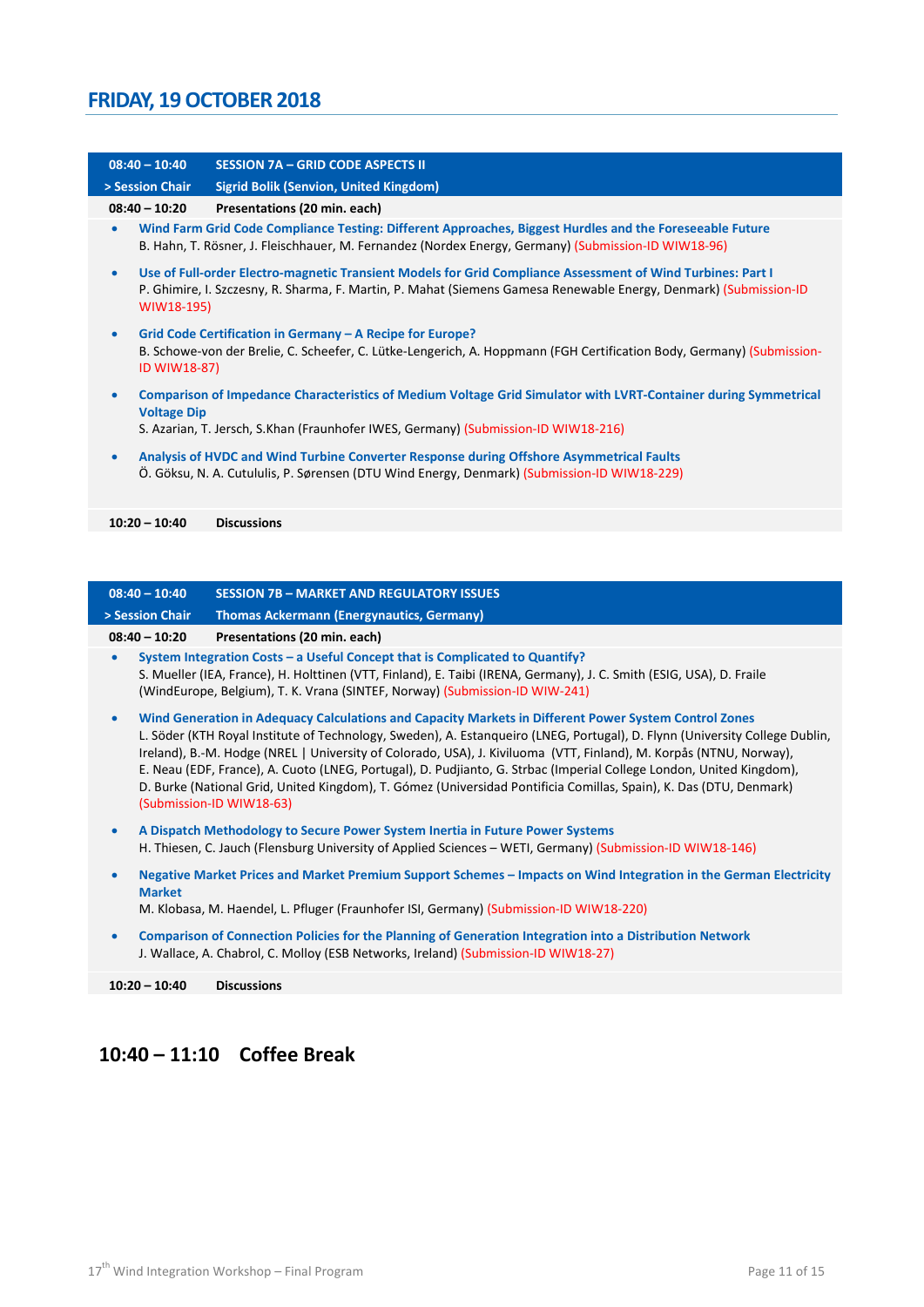#### **11:10 – 13:10 SESSION 8A: BALANCING ISSUES > Session Chair Hanna Emanuel (ENERCON, Germany) 11:10 – 12:50 Presentations (20 min. each)** • **Balancing Challenges for Future North Sea Offshore Network** K. Das, M. Koivisto, P. E. Sørensen, J. Gea-Bermúdez, (DTU, Denmark) (Submission-ID WIW18-217) • **Future Flexibility Valuation in Power Systems with High Penetration of Variable Generation** L. A. Hurtado, M. F. J. de Ronde, M. R. Duvoort (DNV GL, Netherlands) (Submission-ID WIW18-304) • **Finding the Limits to System Flexibility** E. Lannoye (EPRI International, Ireland), E. Ela, Q. Wang, A. Tuohy (EPRI, USA) (Submission-ID WIW18-219) • **Experiences in the NEM: Practical Considerations for the Successful Integration of Utility-Scale Renewable Storage Solutions** H. Mackenzie, J. Dyson (Dispatch Solutions, Australia) (Submission-ID WIW18-105) • **Frequency Regulation of Power System in Japan with Large-Scale Integration of Renewables by using Electrolyzers** T. Tsuji, J. Qi (Yokohama National University, Japan) (Submission-ID WIW18-309) **12:50 – 13:10 Discussions**

|           | $11:10 - 13:10$ | <b>SESSION 8B - POWER QUALITY ISSUES II</b>                                                                                                                                                                                                                                                                                     |
|-----------|-----------------|---------------------------------------------------------------------------------------------------------------------------------------------------------------------------------------------------------------------------------------------------------------------------------------------------------------------------------|
|           | > Session Chair | Lennart Söder (KTH - Royal Institute of Technology, Sweden)                                                                                                                                                                                                                                                                     |
|           | $11:10 - 12:50$ | Presentations (16 min. each)                                                                                                                                                                                                                                                                                                    |
| $\bullet$ |                 | Analysis of the Flicker Estimation at PCC of a Wind Power Plant<br>K. Redondo, I. Azcarate, J. J. Gutierrez, L. A. Leturiondo, P. Saiz (University of the Basque Country (UPV/EHU), Spain)<br>(Submission-ID WIW18-166)                                                                                                         |
| $\bullet$ |                 | Analysis of Harmonic Resonance Stability in Power System with Renewable Generations<br>L. Cai (University of Rostock, Germany), U. Karaagac (Hong Kong Polytechnic University, Hong Kong), J. Mahseredjian<br>(Polytechnique Montréal, Canada), H.-G. Eckel, H. Weber (University of Rostock, Germany) (Submission-ID WIW18-26) |
| $\bullet$ |                 | <b>Type IV Wind Turbine System Impedance Modelling for Harmonic Analysis</b><br>L. Beloqui Larumbe, Z. Qin, P. Bauer (Delft University of Technology, Netherlands) (Submission-ID WIW18-198)                                                                                                                                    |
| $\bullet$ |                 | Methods to Aggregate Turbine and Network Impedance for Wind Farm Resonance Analysis<br>H. Wang (China Electric Power Research Institute, China), C. Buchhagen, M. Greve (TenneT Offshore, Germany), J. Sun<br>(Rensselaer Polytechnic Institute, USA) (Submission-ID WIW18-177)                                                 |
| $\bullet$ |                 | An Impedance-Based Active Filter for Harmonic Damping by Type-IV Wind Turbines<br>E. Guest, T. Rasmussen (DTU, Denmark), K. H. Jensen (Siemens Gamesa Renewable Energy, Denmark) (Submission-ID                                                                                                                                 |

**12:50 – 13:10 Discussions**

WIW18-20)

#### **13:15 – 14:15 LUNCH BREAK**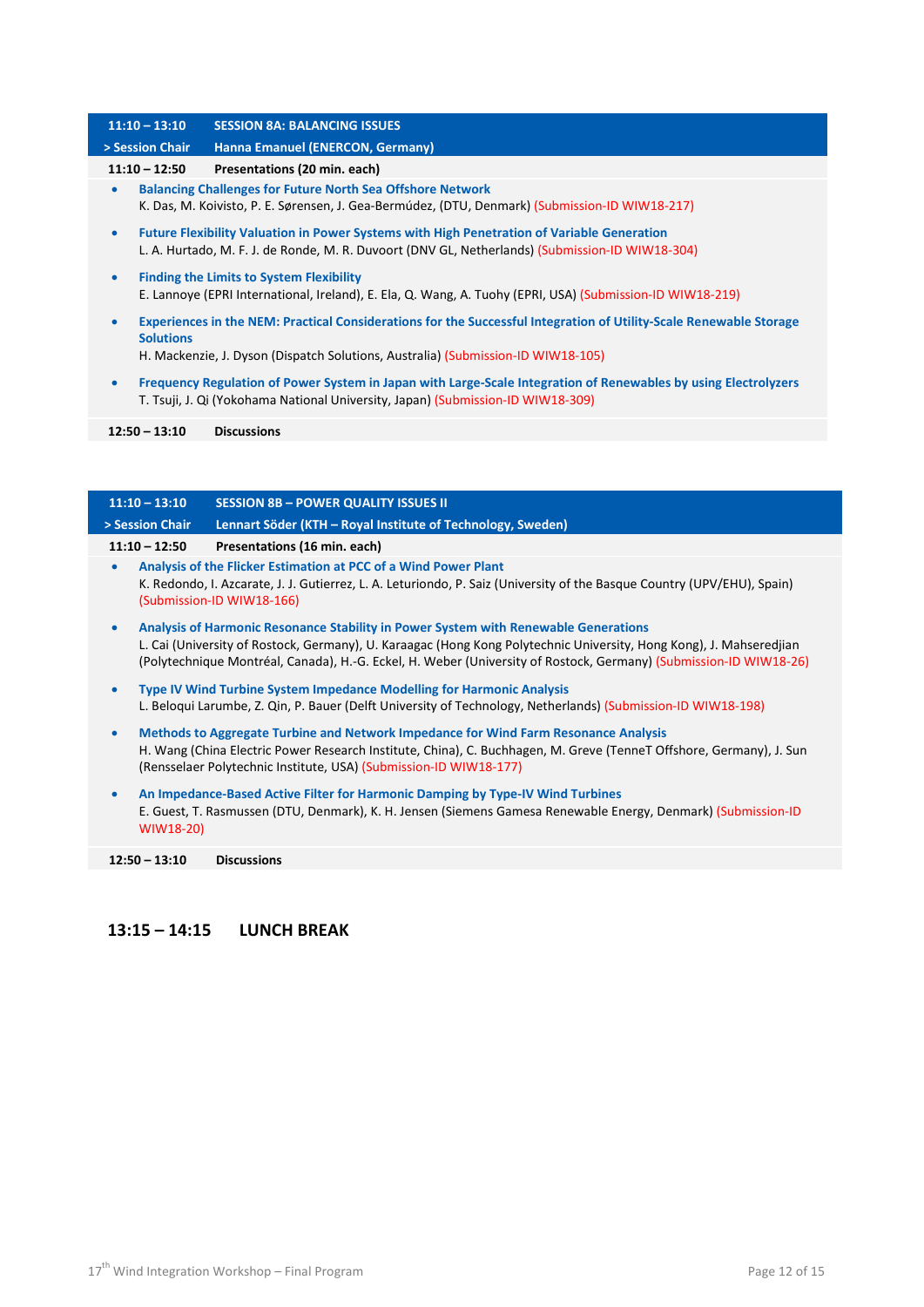### **14:15– 15:45 SESSION 9A – INTEGRATION SOLUTIONS > Session Chair Bernd Weise (DIgSILENT, Germany) 14:15 – 15:35 Presentations (20 min. each)** • **Synchronous Condensers Applications in Transmission Network with Power Electronics Based Generation** A. Atallah (Siemens, Germany) (Submission-ID WIW18-135) • **Model-based Control of grid-side Converter: An LMI approach** N. Goldschmidt, H. Schulte (HTW Berlin – University of Applied Sciences Berlin, Germany) (Submission-ID WIW-202) • **A New Method for Grid Control of a Wind Turbine Facility** M. Engel, L. Rezai, J. Fortmann, N. Klaes (HTW Berlin – University of Applied Sciences, Germany) (Submission-ID WIW-199) • **Operational Experience with a Type 3 WPP in a Weak Power System Region with Type 2 WPPs and Synchronous Condensers** A. Abdellaoui, M. Asmine (Hydro-Québec TransÉnergie, Canada) (Submission-ID WIW18-316) **15:35 – 15:45 Discussions 14:15– 15:45 SESSION 9B – FORECASTING II**

**> Session Chair John Zack (UL AWS Truepower, USA) 14:15 – 15:35 Presentations (20 min. each)** • **Understanding Uncertainty: the Difficult Move from a Deterministic to a Probabilistic World** C. Möhrlen (WEPROG, Denmark & Germany), R. Bessa (INESC TEC, Portugal) (Submission-ID WIW18-155) • **Bounded Probabilistic Wind Power Forecasting using Mixture Density Recurrent Neural Network** S. Haglund El Gaidi, M. Chiru (Greenlytics, Sweden) (Submission-ID WIW-302) • **Evaluation of Bi-variate Distributions of GFS and ECMWF Wind Speed Forecasts by Kullback Leibler Divergence and Wind Power Forecasting** M. Dione (ParisTech | ENGIE Green France, France), E. Matzner-Lober (ParisTech, France), P. Alexandre (ENGIE Green France, France) (Submission-ID WIW18-11)

• **Benchmark of Spatio-temporal Shortest-Term Wind Power Forecast Models** S. Vogt, A. Braun, J. Koch, D. Jost, J. Dobschinski (Fraunhofer IEE, Germany) (Submission-ID WIW18-190)

**15:35 – 15:45 Discussions**

# **15:45 – 15:55 SHORT BREAK**

| $15:55 - 16:55$ | SESSION 10 - CLOSING SESSION                                              |
|-----------------|---------------------------------------------------------------------------|
| > Session Chair | <b>Peerapat Vithayasrichareon (IEA, France)</b>                           |
| $15:55 - 16:15$ | <b>Presentation</b>                                                       |
|                 | <b>Future Requirements regarding Power System Flexibility and Markets</b> |

#### **Panellists**

- Peter W. Christensen (Vestas, Denmark)
- Bri-Mathias Hodge (NREL, USA)
- Luis Hurtado (DNV GL, Netherlands)
- Frank Martin (Siemens Gamesa, Denmark)
- Nicholas Miller (HickoryLedge, USA)

#### **16:15 – 16:55 Discussions**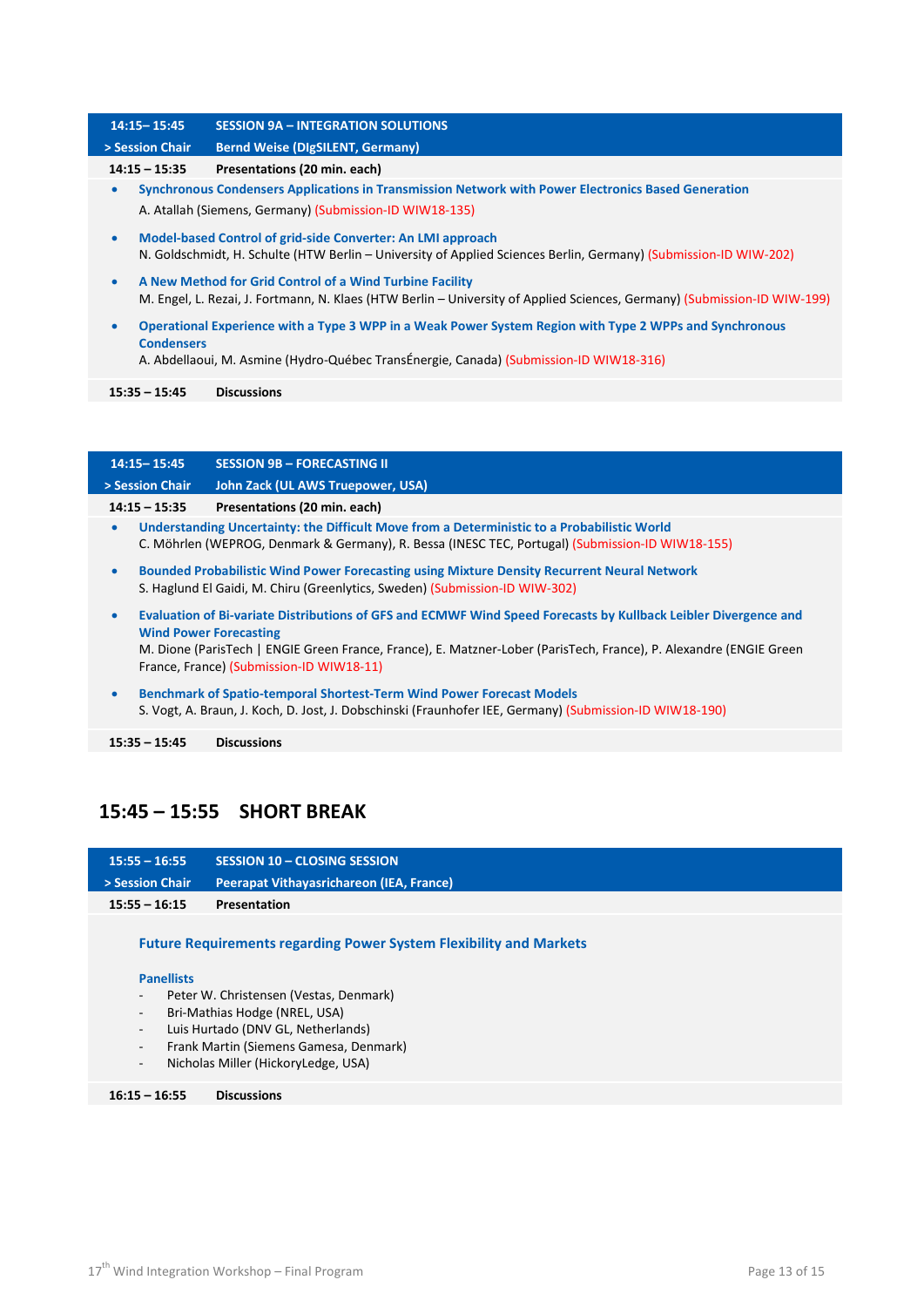### **POSTER PRESENTATIONS**

- **Modeling the Arrangement of Turbines for Onshore Wind Power Plants Under Varying Wind Conditions** M. Celeska, K. Najdenkoski, V. Dimchev, V. Stoilkov (Ss. Cyril and Methodius University in Skopje, Macedonia), L. Fickert, R. Schuerhuber (TU Graz, Austria) (Submission-ID WIW18-4)
- **Passive Houses as Power and Heat Storage in the Smart Grid** A. Bretzke , R. Höfer (Biberach University of Applied Sciences, Germany) (Submission-ID WIW18-13)
- **Modelling of Large Size Electrolyser for Electrical Grid Stability Studies – A Hierarchical Control Approach** P. K. S. Ayivor, J. L. Rueda Torres (Delft University of Technology, Netherlands), M. A. M. M. van der Meijden (Delft University of Technology, Netherlands | TenneT TSO, Netherlands) (Submission-ID WIW18-37)
- **Global Geospatial Optimization of the Location of Wind Farms and the Configuration of Transmission Networks** K. Iwamura, R. Kobayashi, K. Nishiyama, Y. Nakanishi (Waseda University, Japan) (Submission-ID WIW18-40)
- **Operation of Hydrothermal System with Increased Wind Generation** –**New Zealand System Case Study** L. Schwartfeger, A. Wood (University of Canterbury, New Zealand), G. Bickers (Transpower New Zealand, New Zealand) (Submission-ID WIW18-74)
- **Control Solutions for Blackstart Capability and Islanding Operation of Offshore Wind Power Plants** A. Jain, K. Das, Ö. Göksu, N. A. Cutululis (DTU, Denmark) (Submission-ID WIW18-97)
- **Steady-state Characteristics of Substation-free Wind Power Plant Composed of Series-Connected Wind Turbine Generators and Current-source Thyristor Inverter** S. Nishikata, F. Tatsuta (Tokyo Denki University, Japan) (Submission-ID WIW18-106)
- **Unconventional High-voltage Ride-Through Technical Retrofitting Scheme for Certain Imported Old Generating Units of the Northeast China Power Grid** Q. Lv (Columbia University, USA), H. P. Zhang, G. H. Shao, J. Q. Liu, Y. Liu S. B. Du (Northeast Power Dispatching Center of SGCC, China) (Submission-ID WIW18-109)
- **Reducing Operational Costs of Offshore HVDC Energy Export Systems through Optimized Maintenance** J. F. Unnewehr (University of Freiburg, Germany), H.-P. Waldl, T. Pahlke, (Overspeed, Germany), I. Herráez, (University of Applied Science Emden/Leer, Germany) (Submission-ID SIW-121)
- **Lyapunov-Based Control for Grid Side Inverters of Wind Turbine Systems** A. Schöley, M. Gierschner, W. Drewelow, T. Jeinsch (University of Rostock, Germany) (Submission-ID WIW18-134)
- **Meteorological Categorization of Wind Power Ramp Events - Case Study of Three Areas of Japan** M. Okada, K. Yamaguchi, R. Kodama, N. Ogasawara (Japan Weather Association, Japan), K. Ogimoto (University of Tokyo, Japan) (Submission-ID WIW18-136)
- **Onshore Grid Frequency Control Using DC Capacitor in Full-Scale Converter for Offshore Wind Generator and Adjustable Speed Motor for Offshore Plant Connected by Multi-Terminal HVDC** H. Matsuda, Y. Ota, Yutaka, T. Nakajima (Tokyo City University, Japan) (Submission-ID WIW18-144)
- **On-line Markov Chain Based Thermal Risk Estimation for Offshore Wind Farm Cables** M. A. Hernandez Colin, J. Pilgrim (University of Southampton, United Kingdom) (Submission-ID WIW18-163)
- **Optimal Allocation of Wind Power Considering its Contribution to Security of Supply** J. Peter, J. Wagner (University of Cologne – EWI, Germany) (Submission-ID WIW18-178)
- **Energy Control of Modular Multilevel Converters in MTDC Grids for Wind Power Integration** K. Shinoda, R. Ramachandran, A. Benchaib (SuperGrid Institute, France), J. Dai (SuperGrid Institute, France | University Paris-Saclay, France), B. François (University of Lille, France), S. Bacha (SuperGrid Institute, France | University Grenoble Alpes, France), X. Guillaud (University of Lille, France) (Submission-ID WIW18-179)
- **Experimental Results of a Wind Power Plant Scheduling Method Considering State-of-Charge Transition for an Electricity Market with the Compressed Air Energy Storage System** M. Ito, Y. Fujimoto, M. Mitsuoka, H. Ishii, A. Kikuchi,Y. Hayashi (Waseda University, Japan) (Submission-ID WIW18-181)
- **Investigation of Transient Energy Storage Sources for Support of Future Electrical Power Systems** Y. Hu (University of Huddersfield, United Kingdom), N. Zhao (University College Dublin, Ireland), L. O. Shobayo, N. Schofield (University of Huddersfield, United Kingdom) (Submission-ID WIW18-201)
- **Smart Energy Network Demonstrator - SEND** N. Schofield (University of Huddersfield, United Kingdom), I. Madley, Z. Fan (Keele University, United Kingdom) (Submission-ID WIW18-209)